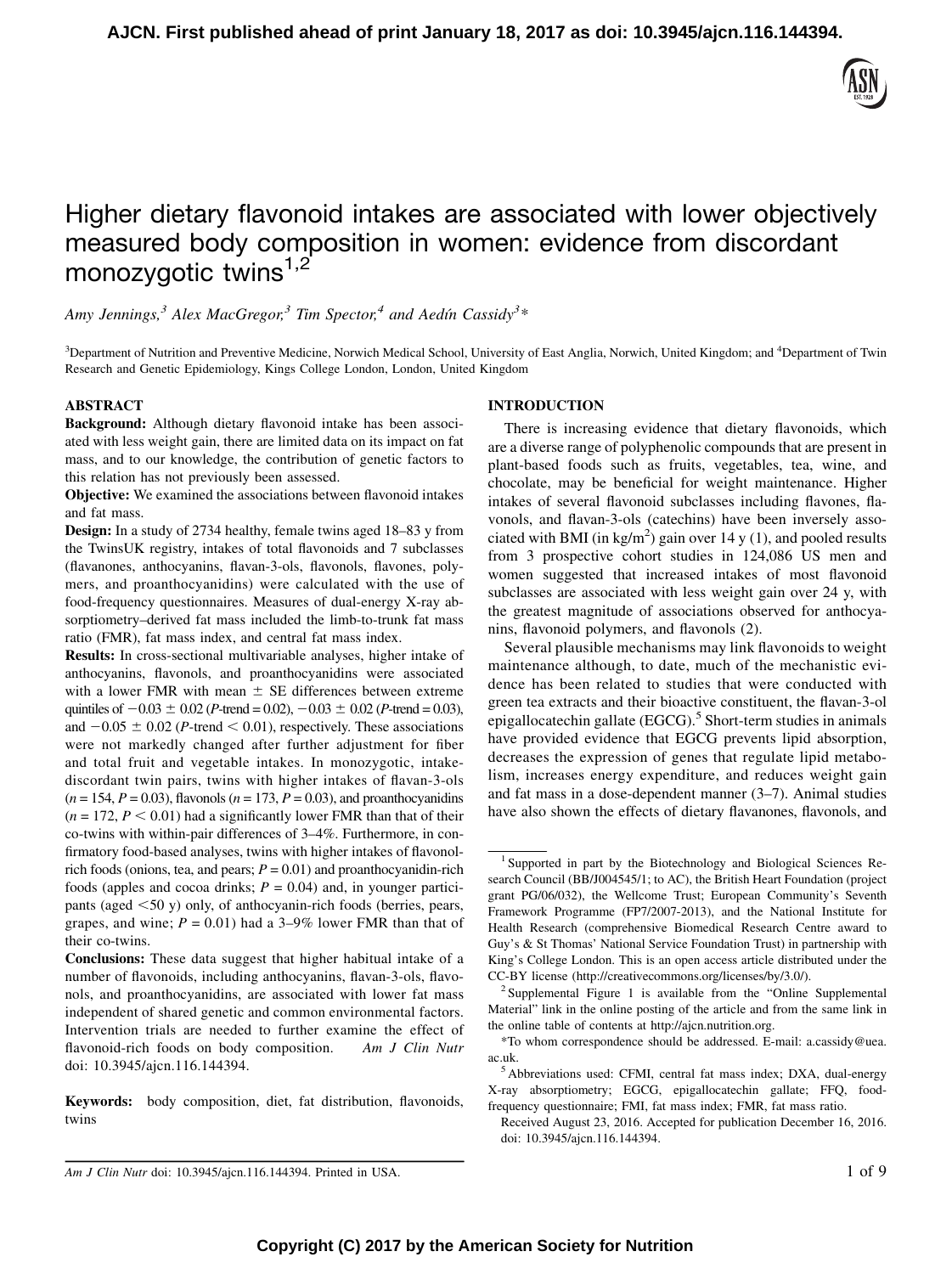anthocyanins on obesity through mechanisms such as the inhibition of adipogenesis, the normalization of glucose tolerance, and the modulation of insulin and inflammatory signaling pathways (8–10).

Obesity, as defined by BMI, is commonly used as a proxy measure of adiposity in predicting cardiovascular and metabolic disease risk, although this definition does not differentiate between fat mass and fat-free mass or include knowledge of the pattern of fat distribution. Recently, obesity defined by the percentage of body fat was shown to be more strongly related to risk of cardiovascular disease than are obesity markers that are based on BMI or waist circumference (11). Furthermore, the body fat distribution has been shown to be a stronger determinant of insulin resistance and inflammation than is the use of body fat measurements alone (12).

Therefore, the aim of the current study was to examine, for the first time to our knowledge, the associations between intakes of the range of different flavonoid subclasses and dual-energy X-ray absorptiometry (DXA)–measured fat mass and fat mass distributions in a cohort of 2734 healthy, female twins. Furthermore, we used a discordant monozygotic twin model to examine associations between flavonoid intake and fat mass independent of genetic and shared environmental factors. On the basis of the data from previous studies and mechanistic research, we hypothesized that higher intakes of flavan-3-ols, anthocyanins, flavonoid polymers, and flavonols would be associated with lower fat mass and a more favorable fat mass distribution.

#### **METHODS**

#### Study population

Participants who were included in these analyses were female twins who were enrolled in the TwinsUK registry, which is a nationwide registry of United Kingdom adult twins who were recruited from the general population through media campaigns (13). The cohort consisted of women because, historically, the study was predominantly focused on diseases with a higher prevalence in women (osteoporosis and osteoarthritis). All participants were unaware of the specific hypotheses being tested and were not selected for particular diseases or traits. The participants have been shown to be representative of the general population in terms of disease-related characteristics and dietary intake (14, 15). The study was approved by the St. Thomas' Hospital Research Ethics committee, and all subjects provided informed written consent.

In this study, we included 2734 female twins, aged 18–83 y, who had completed a food-frequency questionnaire (FFQ) and attended a clinical assessment for the measurement of fat mass with the use of DXA between 1996 and 2007. In total, 5772 participants completed a FFQ, of whom 17% of participants ( $n = 999$ ) were excluded for incomplete records (on the basis of the criteria of having left  $>10$  food items blank) or for having reported an implausible energy intake (which was defined as the ratio of energy intake to the estimated basal metabolic rate having fallen  $\geq$  2 SDs from the population mean) (Supplemental Figure 1).

#### Assessment of fat mass

Fat mass was measured with the use of DXA according to standard protocols (QDR-2000W; Hologic) at a number of predefined anatomical regions including the trunk, arms, legs, and whole body. From these measurements, the following derivative values were calculated: the percentage of fat mass as total body fat mass (kilograms) divided by total body mass (kilograms) (multiplied by 100); the percentage central fat mass as trunk fat mass (kilograms) divided by total body mass (kilograms) (multiplied by 100); fat mass index (FMI) as fat mass (kilograms) divided by height (square meters); central fat mass index (CFMI) as trunk fat mass (kilograms) divided by height (square meters); and the fat mass ratio (FMR) as trunk fat (kilograms) divided by limb fat (kilograms). Lower values of FMR are typical of peripheral fat distribution rather than of central fat distribution. Values of FMI  $>9$  kg/m<sup>2</sup> have been shown to be comparable with BMI classifications of overweight  $(>=25)$  in women (16). Because fat mass increases with greater body size, analyses for total fat mass and central fat mass variables were further adjusted for total fat-free mass (kilograms) (17).

#### Assessment of flavonoid intakes

Participants completed a 131-item validated FFQ (18, 19). Flavonoid values were assigned to each of the foods that were listed in the FFQ, and for recipes, a value for each ingredient in the dishes was assigned with the use of data from the USDA as the primary data source (20, 21). For foods in the FFQ for which there were no values available in the USDA database, we searched the phenol explorer database (www.phenol-explorer.eu) to ensure that all available high-quality data on flavonoid values were included. Intakes were calculated as the frequency of each food multiplied by the nutrient content of the food for the appropriate portion size (22).

Intakes were derived for the following main subclasses of flavonoids that are habitually consumed: flavanones (eriodictyol, hesperetin, and naringenin), anthocyanins (cyanidin, delphinidin, malvidin, pelargonidin, petunidin, and peonidin), flavan-3-ols (catechins and epicatachins), flavonols (quercetin, kaempferol, myricetin, and isohamnetin), flavones (luteolin and apigenin), polymers [including proanthocyanidins (excluding monomers), theaflavins, and thearubigins], and proanthocyanidins (dimers, trimers, 4–6 mers, 7–10 mers, polymers, and monomers). Total flavonoid intakes were derived from the addition of 6 component subclasses (flavanones, anthocyanins, flavan-3-ols, flavonols, flavones, and polymers). Proanthocyanidins were included in the polymer and as monomers in the flavan-3-ol subclasses. We also calculated the main dietary sources that contributed to intakes of the different flavonoid subclasses and identified foods that contributed  $\geq 10\%$  of intake. Mean intakes of the various flavonoid subclasses were shown to be similar to those previously reported in the European Prospective Investigation into Cancer and Nutrition United Kingdom general population cohort (23–25).

#### Assessment of covariates

Intakes of energy and other nutrients were determined from the FFQ that previously described, with the use of values from the United Kingdom, national food-composition tables (26).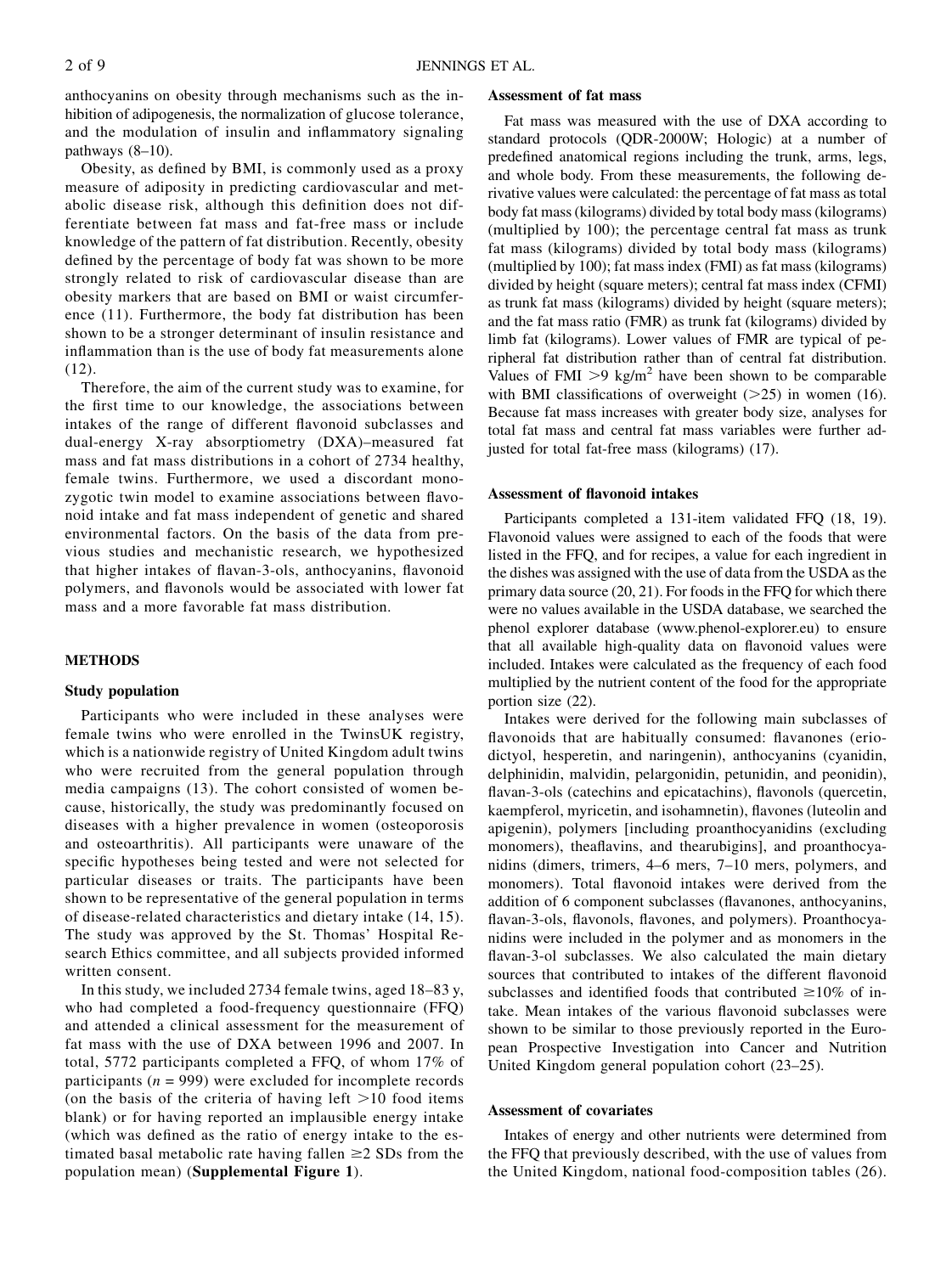Information on smoking, medication use, and menopausal status was obtained with the use of a standardized nurse-administered questionnaire. Participants completed a questionnaire that detailed their self-reported physical activity levels during leisure time and at work during the past 12 mo, whereby 1 indicated inactive, 2 indicated light activity, 3 indicated moderate activity, and 4 indicated heavy activity (27). These classifications have shown to be significantly correlated with a more in-depth assessment of recordings of how much time subjects spent in moderate and vigorous non–weight-bearing and weight-bearing activity per week. For participants who completed the more in-depth assessments, the mean time spent in leisure-time physical activity per week for each physical activity level was estimated as follows: inactive, 16 min; light activity, 36 min; moderate activity, 102 min; and heavy activity, 199 min (27). Height was measured to the nearest 0.5 cm with the use of a wall-mounted stadiometer. Zygosity was ascertained with the use of a questionnaire and confirmed via the subsequent genotyping as part of genome-wide association studies (PE Applied Biosystems).

#### Statistical analysis

First, we used all participants and treated twins as individuals (individual-level analysis) while accounting for twin-pair clustering. Participants were ranked into quintiles of intake for both flavonoid subclasses and foods that contributed significantly to intake of each subclass  $(>10\%)$ . Associations with fat mass variables were assessed with the use of an ANCOVA ( $n = 2734$ ,  $n = 1207$  twin-pairs, and  $n = 320$  individuals). We present our data as absolute differences in fat mass variables between extreme quintiles (quintile 5 minus quintile 1) or as the percentage difference between extreme quintiles (quintile 5 minus quintile 1, divided by quintile 1, and multiplied by 100). All models were adjusted for age (years), current smoking (yes or no), physical activity (inactive, moderately active, and active), menopausal status (premenopausal or postmenopausal), use of hormone replacement therapy (yes or no), use of vitamin supplements (yes or no), alcohol consumption (rarely or never,  $\leq$ 1 drink/mo, or  $\geq$ 1 drink/mo), and intakes of energy (kilocalories per day in quintiles), caffeine (micrograms per day in quintiles), saturated fat (grams per day in quintiles), polyunsaturated fat (grams per day in quintiles), monounsaturated fat (grams per day in quintiles), and sugar-sweetened beverages (grams per day in quartiles). In secondary analyses, we further adjusted flavonoid-subclass models for fiber intake and fruit and vegetable intake both individually and in combination. In a sensitivity analysis, we performed multiple imputations of missing data to check for selection bias with the use of Markov-chain Monte Carlo methods (28). We imputed missing values for participants who completed an eligible FFQ but who did not attend for a DXA scan  $(n = 2039)$ . Our imputation model included all variables from our analysis model as well as body weight. We performed 45 imputations (equal to the percentage of incomplete cases) (29). Similarly, we imputed values for missing data for participants who completed an FFQ with the inclusion of subjects who were excluded for reporting implausible energy intakes but did not attend for a DXA scan  $(n = 2812)$ with the use of the same methods. Because the observed estimates for our primary outcome measure (FMR) were similar in the original and imputed data sets, we only present the results of the analysis in the complete data set.

Finally, we compared our primary outcome measure (FMR) in monozygotic co-twins who were discordant for intakes of the flavonoid subclasses and main foods sources of each subclass that were significantly associated with body fat in our cross-sectional analyses. Discordance was defined as a within-pair difference in intake of  $\geq$ 1 SD. We assigned each twin within a discordant pair to higher or lower intake for each subclass, and with the use of a paired sample  $t$  tests, we examined whether the FMR differed between the twin with higher intake and that of the co-twin with lower intake. To eliminate other known environmental influences on the FMR, we ensured there were no significant differences between higher and lower intake pairs for smoking status, physical activity, menopausal status, use of hormone replacement therapy, and alcohol consumption with the use of a McNemar chi-square test. Because the FMR is known to be strongly related to age and menopausal status, we repeated the co-twin analyses with participants aged  $\leq 50$  y (30, 31). A post hoc power calculation that was conducted for the FMR in monozygotic discordant twins that was based on our findings showed >99% power (2 tailed;  $\alpha$  = 0.05) to detect a mean  $\pm$  SE difference of  $0.04 \pm 0.01$  in the FMR in 172 twin pairs (calculated with the use of G\*Power version 3.1, Heinrich Heine University).

 $P < 0.05$  was considered statistically significant for all analyses. Statistical analyses were performed with Stata statistical software (version 11; StataCorp LP).

#### RESULTS

Characteristics and dietary intakes of the 2734 female participants, aged 18–83 y, are shown in Table 1; 43% of subjects  $(n = 1174)$  were monozygotic twins. Median total flavonoid intake was 1.1  $g/d$  (IQR: 0.5–1.7  $g/d$ ), and polymers and flavan-3-ols made the greatest contributions to intake (68% and 19%, respectively). In total, 38% of participants ( $n = 1135$ ) had FMI values  $>9$  kg/m<sup>2</sup>.

Higher intakes of anthocyanin, flavonol, and proanthocyanidin subclasses were significantly associated with a more favorable fat mass distribution, which was defined according to the ratio of limb fat mass to trunk fat mass (Table 2). The magnitude of these associations was 4–5% for the FMR for the comparison of extreme quintiles of intake [anthocyanins (mean  $\pm$  SE of quintile 5 - quintile 1):  $-0.03 \pm 0.02$  kg:kg (*P*-trend = 0.02); flavonols (quintile  $5 -$  quintile 1):  $-0.03 \pm 0.02$  kg:kg (*P*-trend = 0.03); and proanthocyanidins (quintile  $5 -$  quintile 1):  $-0.05 \pm 0.02$  kg:kg  $(P$ -trend  $\leq 0.01$ ]. Age, the use of vitamin supplements, and intakes of monounsaturated fat and whole grains were the only covariates that were significantly associated with the FMR in these models (for all flavonoid subclasses).

Increased intake of all flavonoid subclasses, with the exception of polymers, were significantly associated with lower central fat mass either when expressed as a percentage of the total mass or when adjusted for height as the CFMI (Table 2). The strongest inverse associations were observed for flavonol, flavone, and proanthocyanidin subclasses. For proanthocyanidins, there was an absolute difference in the mean  $\pm$  SE percentage of central fat mass of  $-2.4\% \pm 0.5\%$  (*P*-trend < 0.01) and in CFMI of  $-0.5 \pm 0.1$  kg/m<sup>2</sup> (*P*-trend < 0.01) for the comparison of extreme quintiles of intake. For FMI, inverse associations ranged from a mean  $\pm$  SE of  $-0.3 \pm 0.2$  kg/m<sup>2</sup> (*P*-trend = 0.01) for flavanones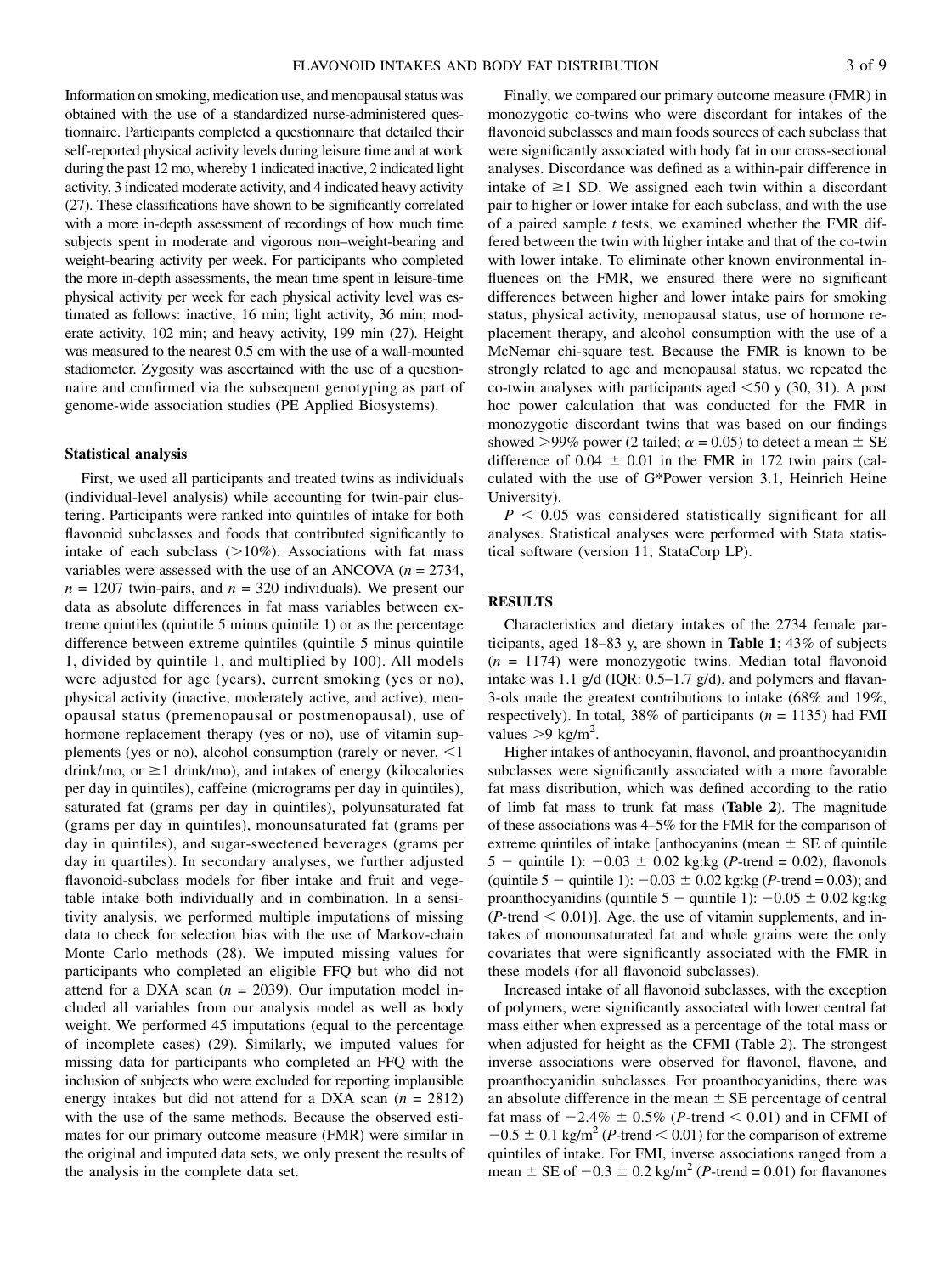| <b>TABLE 1</b> |  |
|----------------|--|
|----------------|--|

Characteristics and dietary intake of the 2734 female twins

|                                                | Value             |
|------------------------------------------------|-------------------|
| Age, y                                         | 53.0 $(45, 60)^1$ |
| Zygosity, monozygotic, $\%$ ( <i>n</i> )       | 43 (1174)         |
| Current smoking, yes, $\%$ ( <i>n</i> )        | 15 (412)          |
| Physically active, yes, $\%$ ( <i>n</i> )      | 25 (671)          |
| Postmenopausal, yes, $\%$ ( <i>n</i> )         | 63 (1729)         |
| Hormone replacement therapy use, yes, $\%$ (n) | 15 (413)          |
| Vitamin supplement use, yes, $\%$ ( <i>n</i> ) | 54 (1487)         |
| Alcohol use, $\geq 1$ drink/mo, % ( <i>n</i> ) | 83 (2269)         |
| Fat mass ratio, kg                             | 0.9(0.7, 1.1)     |
| Fat mass index, $\text{kg/m}^2$                | 8.1 (6.4, 10.3)   |
| Central fat mass index, $\text{kg/m}^2$        | 3.9(2.8, 5.2)     |
| Total body fat, %                              | 36.1 (31.1, 40.8) |
| Central body fat, %                            | 33.1 (26.8, 38.7) |
| Total flavonoids, mg/d                         | 1082 (542, 1674)  |
| Flavanones, mg/d                               | 20.6 (8.7, 43.2)  |
| Anthocyanins, mg/d                             | 16.9(9.5, 27.7)   |
| Flavan-3-ols, mg/d                             | 212 (91.9, 351)   |
| Flavonols, mg/d                                | 44.0 (29.1, 61.2) |
| Flavones, mg/d                                 | 1.9(1.1, 2.9)     |
| Polymers, mg/d                                 | 761 (355, 1209)   |
| Proanthocyanidins, mg/d                        | 257 (186, 334)    |
| Caffeine, mg/d                                 | 252 (154, 340)    |
| Energy, kcal/d                                 | 1869 (1537, 2255) |
| Saturated fat, g/d                             | 23.2 (17.4, 30.5) |
| Monounsaturated fat, g/d                       | 21.1 (16.2, 27.1) |
| Polyunsaturated fat, g/d                       | 14.4 (11.0, 18.7) |
| Sugar-sweetened beverages, g/d                 | 11.4(0, 68.6)     |
| Fiber, g/d                                     | 19.4 (15, 24.7)   |
| Fruit and vegetables, g/d                      | 501 (338, 680)    |

 $<sup>1</sup>$  Median; IQR in parentheses (all such values).</sup>

to  $-0.7 \pm 0.2$  kg/m<sup>2</sup> (*P*-trend < 0.01) for proanthocyanidins for the comparison of lowest and highest intakes with no associations observed for intake of anthocyanins or polymers.

Our results were not markedly changed after the addition of intake of fiber or fruit and vegetables, either individually or when added together to our final multivariate model. For example, when both fiber and fruit and vegetable intakes were added to the multivariable model, differences in fat mass variables between extreme quintiles of intake were  $-4.3\%$  for the FMR and anthocyanin intake (mean  $\pm$  SE of quintile 5 - quintile 1: -0.04  $\pm$ 0.02 kg:kg; P-trend = 0.02) and  $-0.49$  kg/m<sup>2</sup> for the CFMI and proanthocyanidin intake (quintile  $5 -$  quintile 1:  $-0.49 \pm$ 0.11 kg/m<sup>2</sup>; *P*-trend < 0.01).

In sensitivity analyses, we tested the primary outcome measure FMR after imputation of missing values. In our complete case analysis, the mean  $\pm$  SE coefficient for the FMR per quintile of anthocyanin intake was  $-0.01 \pm 0.004$  kg:kg (*P*-trend = 0.02) compared with  $-0.01 \pm 0.003$  kg:kg (*P*-trend = 0.04) in analysis with missing data imputed. Likewise, for proanthocyanidins, the mean coefficient for the FMR was  $-0.01$  kg:kg in both the complete case analysis ( $\pm 0.004$ ; P-trend < 0.01) and imputed analysis ( $\pm 0.003$ ; *P*-trend = 0.05).

In confirmatory food-based analyses, higher pooled intake of foods rich in flavanones (citrus fruit; oranges, grapefruit, and fruit juice), anthocyanins (berries, pears, grapes, and wine), flavones (oranges, peppers, and wine), and proanthocyanidins (apples and cocoa drinks) were inversely associated with significantly lower

fat mass and central fat mass (Figure 1). The greatest magnitudes of association were for the foods that contributed to the anthocyanin and flavone subclasses with higher intakes that were related to 6–9%-lower FMI and 8–9%-lower CFMI for the comparison of extreme quintiles of intake. These findings related to a 2.6-portion/d difference in anthocyanin intake and a 2.7-portion/d difference in flavone intake. One portion of anthocyanin-rich foods equated to 100 g berries, 170 g pears, 80 g grapes, or 125 mL wine, and 1 portion of flavone-rich foods equated to 125 mL wine, 120 g oranges, or 80 g peppers. Although tea was the only significant contributor  $(>10\%)$  to intakes of flavan-3-ols and polymers, intake was not significantly associated with any of the fat mass outcomes assessed.

In our co-twin case-control analyses, we examined monozygotic twin pairs who were discordant for intakes of the different flavonoid subclasses and for the main contributors to habitual intakes. Within each twin pair, the twin with higher intakes of flavan-3-ols ( $P = 0.03$ ), flavonols ( $P = 0.03$ ), and proanthocyanidins ( $P < 0.01$ ) had a significantly lower mean  $\pm$  SE FMR (proanthocyanidins:  $-0.04 \pm 0.01$ ; all other subclasses:  $-0.03 \pm 0.01$ 0.01) (Figure 2). Intakes between monozygotic twin pairs differed by 308 mg for flavan-3-ols, 34.8 mg for flavonols, and 198 mg for proanthocyanidins. We also showed a significantly lower mean  $\pm$  SE FMR after higher intake of foods that were rich in flavonols  $(-0.03 \pm 0.01; P = 0.01)$  and proanthocyanidins  $(-0.03 \pm 0.01; P = 0.04)$ . Because the FMR is known to be strongly related to age and menopausal status, we repeated our co-twin analyses but restricted the analysis to participants aged  $\leq 50$  y. In these younger participants, we further observed a significant difference in the FMR of 9% (mean  $\pm$  SE:  $-0.08 \pm$ 0.03;  $P = 0.01$ ) for the comparison of monozygotic co-twins with high intake of anthocyanin-rich foods compared with monozygotic co-twins with low intake of anthocyanin-rich foods. These amounts equated to a mean difference in intake of 2 portions anthocyanin-rich foods/d (berries, pears, grapes, and wine).

#### DISCUSSION

To our knowledge, this is the first study to have examined the associations between flavonoid subclasses and objectively DXAmeasured fat mass and fat mass distribution. It was a particular strength of these analyses that we were able to control for potential genetic confounding with the use of a cohort of carefully phenotyped twins who were discordant for flavonoid intake. We showed, in cross-sectional analyses of 2734 women, that higher intakes of anthocyanins and flavonols were associated with lower fat mass and reduced central adiposity. These inverse associations were independent of established dietary and other risk factors, including physical activity, which have previously been associated with fat mass. Even the addition of total fruit and vegetable intake and fiber intake to our model did not substantially attenuate the relation, which suggested that the observed effects were specific to a food constituent in these flavonoid-rich foods and not necessarily related to participants who ate high habitual intakes of fruit and vegetables. When we further explored these relations in intake-discordant monozygotic twins, we showed that twins with higher intakes of flavan-3-ols (308 mg), flavonols (34.8 mg), and proanthocyanidins (198 mg) and, in younger  $(<50$  y old) twin-pairs, of anthocyanin-rich foods  $(2 \text{ portions})$ , had significantly a lower FMR than that of their co-twins. There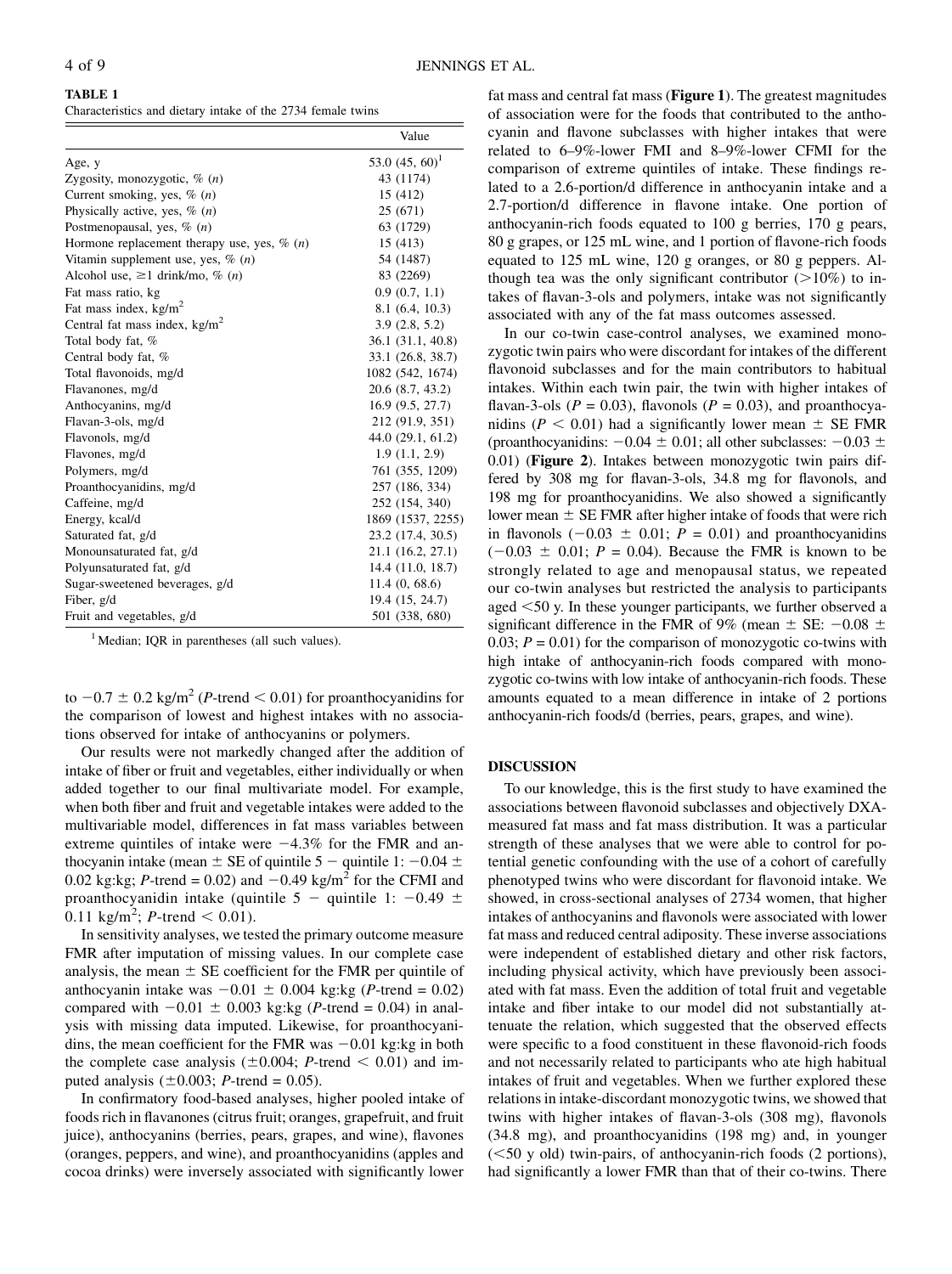# FLAVONOID INTAKES AND BODY FAT DISTRIBUTION 5 of 9

## TABLE 2

Fat mass and fat mass distribution by quintiles of flavonoid subclass intake in 2734 women aged 18–83  $y<sup>1</sup>$ 

| Total flavonoids, mg/d<br>$0.93 \pm 0.01$<br>$36.2 \pm 0.3$<br>$8.8 \pm 0.1$<br>Quintile 1<br>$33.2 \pm 0.4$<br>$4.3 \pm 0.1$<br>$4.2 \pm 0.1$<br>$8.8 \pm 0.1$<br>$0.92 \pm 0.01$<br>$33.0 \pm 0.4$<br>$36.1 \pm 0.3$<br>Quintile 2<br>Quintile 3<br>$0.89 \pm 0.01$<br>$31.9 \pm 0.4$<br>$4.0 \pm 0.1$<br>$35.4 \pm 0.3$<br>$8.4 \pm 0.1$<br>$8.7 \pm 0.1$<br>Quintile 4<br>$0.91 \pm 0.01$<br>$32.7 \pm 0.4$<br>$4.1 \pm 0.1$<br>$35.9 \pm 0.3$<br>$0.90 \pm 0.01$<br>$32.0 \pm 0.4$<br>$4.0 \pm 0.1$<br>$8.5 \pm 0.1$<br>Quintile 5<br>$35.4 \pm 0.3$<br>$\overline{P}$<br>0.06<br>0.08<br>0.05<br>0.15<br>0.13<br>$P^2$<br>0.06<br>0.10<br>0.06<br>0.16<br>0.13<br>Flavanones, mg/d<br>Quintile 1<br>$0.91 \pm 0.01$<br>$33.0 \pm 0.3$<br>$4.2 \pm 0.1$<br>$36.3 \pm 0.3$<br>$8.8 \pm 0.1$<br>$4.2 \pm 0.1$<br>$0.91 \pm 0.01$<br>$33.1 \pm 0.3$<br>$36.1 \pm 0.3$<br>$8.8 \pm 0.1$<br>Quintile 2<br>$4.1 \pm 0.1$<br>$35.7 \pm 0.3$<br>$8.6 \pm 0.1$<br>Quintile 3<br>$0.89 \pm 0.01$<br>$32.3 \pm 0.3$<br>$0.90 \pm 0.01$<br>$32.0 \pm 0.3$<br>$4.0 \pm 0.1$<br>$8.4 \pm 0.1$<br>Quintile 4<br>$35.3 \pm 0.3$<br>Quintile 5<br>$0.92 \pm 0.01$<br>$4.1 \pm 0.1$<br>$8.5 \pm 0.1$<br>$32.5 \pm 0.4$<br>$35.6 \pm 0.3$<br>P<br>0.81<br>0.04<br>0.04<br>0.02<br>0.01<br>$P^2$<br>0.03<br>0.59<br>0.09<br>0.06<br>0.01<br>Anthocyanins, mg/d<br>$0.92 \pm 0.01$<br>$33.3 \pm 0.4$<br>$4.3 \pm 0.1$<br>$36.3 \pm 0.3$<br>$8.8 \pm 0.1$<br>Quintile 1<br>$4.1 \pm 0.1$<br>$8.6 \pm 0.1$<br>Quintile 2<br>$0.92 \pm 0.01$<br>$32.6 \pm 0.3$<br>$35.8 \pm 0.3$<br>$32.3 \pm 0.3$<br>$4.1 \pm 0.1$<br>$8.5 \pm 0.1$<br>Quintile 3<br>$0.90 \pm 0.01$<br>$35.6 \pm 0.3$<br>$32.6 \pm 0.4$<br>$4.1 \pm 0.1$<br>$35.9 \pm 0.3$<br>$8.6 \pm 0.1$<br>Quintile 4<br>$0.90 \pm 0.01$<br>$0.89 \pm 0.01$<br>$32.1 \pm 0.4$<br>$4.0 \pm 0.1$<br>$35.5 \pm 0.3$<br>$8.5 \pm 0.1$<br>Quintile 5<br>0.21<br>$\boldsymbol{P}$<br>0.02<br>0.01<br>0.04<br>0.21<br>$P^2$<br>0.33<br>0.02<br>0.03<br>0.07<br>0.23<br>Flavan-3-ols, mg/d<br>$0.92 \pm 0.01$<br>$4.3 \pm 0.1$<br>$36.4 \pm 0.3$<br>$8.9 \pm 0.1$<br>Quintile 1<br>$33.2 \pm 0.4$<br>$4.2 \pm 0.1$<br>$0.91 \pm 0.01$<br>$33.0 \pm 0.4$<br>$36.1 \pm 0.3$<br>$8.8 \pm 0.1$<br><b>Ouintile 2</b><br>$8.4 \pm 0.1$<br>Quintile 3<br>$0.89 \pm 0.01$<br>$32.0 \pm 0.4$<br>$4.0 \pm 0.1$<br>$35.4 \pm 0.3$<br>Quintile 4<br>$32.8 \pm 0.3$<br>$4.2 \pm 0.1$<br>$36.0 \pm 0.3$<br>$8.7 \pm 0.1$<br>$0.90 \pm 0.01$<br>$4.0 \pm 0.1$<br>Quintile 5<br>$0.90 \pm 0.01$<br>$31.8 \pm 0.4$<br>$35.2 \pm 0.3$<br>$8.4 \pm 0.1$<br>0.04<br>P<br>0.08<br>0.03<br>0.02<br>0.05<br>$P^2$<br>0.09<br>0.04<br>0.02<br>0.05<br>0.04<br>Flavonols, mg/d<br>$0.93 \pm 0.01$<br>$4.3 \pm 0.1$<br>$36.2 \pm 0.3$<br>$8.8 \pm 0.1$<br>Quintile 1<br>$33.2 \pm 0.4$<br>$0.90 \pm 0.01$<br>$32.8 \pm 0.4$<br>$4.2 \pm 0.1$<br>$36.1 \pm 0.3$<br>$8.8 \pm 0.1$<br>Quintile 2<br>$0.91 \pm 0.01$<br>$32.5 \pm 0.4$<br>$4.1 \pm 0.1$<br>$8.5 \pm 0.1$<br>Quintile 3<br>$35.7 \pm 0.3$<br>Quintile 4<br>$32.6 \pm 0.3$<br>$4.1 \pm 0.1$<br>$35.9 \pm 0.3$<br>$8.7 \pm 0.1$<br>$0.90 \pm 0.01$<br>$0.89\,\pm\,0.01$<br>$31.8 \pm 0.4$<br>$3.9 \pm 0.1$<br>$8.3 \pm 0.1$<br>Quintile 5<br>$35.1 \pm 0.3$<br>P<br>0.03<br>0.02<br>0.01<br>0.04<br>0.03<br>$P^2$<br>0.04<br>0.02<br>0.01<br>0.04<br>0.03<br>Flavones, mg/d<br>Quintile 1<br>$0.92 \pm 0.01$<br>$33.6 \pm 0.4$<br>$4.4 \pm 0.1$<br>$36.7 \pm 0.3$<br>$9.0 \pm 0.1$<br>$32.8 \pm 0.3$<br>$4.2 \pm 0.1$<br>$8.7 \pm 0.1$<br>Quintile 2<br>$0.90 \pm 0.01$<br>$36.2 \pm 0.3$<br>Quintile 3<br>$0.91 \pm 0.01$<br>$32.4 \pm 0.3$<br>$4.1 \pm 0.1$<br>$35.7 \pm 0.3$<br>$8.6 \pm 0.1$<br>Quintile 4<br>$0.89 \pm 0.01$<br>$32.0 \pm 0.4$<br>$4.0 \pm 0.1$<br>$35.5\,\pm\,0.3$<br>$8.5 \pm 0.1$<br>$0.92 \pm 0.01$<br>$4.0 \pm 0.1$<br>$8.3 \pm 0.1$<br>Quintile 5<br>$32.0 \pm 0.4$<br>$35.1 \pm 0.3$<br>< 0.01<br>< 0.01<br>< 0.01<br>< 0.01<br>P<br>0.64<br>$P^2$<br>0.86<br>< 0.01<br>< 0.01<br>< 0.01<br>< 0.01<br>Polymers, mg/d<br>$0.93 \pm 0.01$<br>Quintile 1<br>$33.0 \pm 0.4$<br>$4.2 \pm 0.1$<br>$36.1 \pm 0.3$<br>$8.8 \pm 0.1$<br>$8.8 \pm 0.1$<br>Quintile 2<br>$0.92 \pm 0.01$<br>$33.1 \pm 0.4$<br>$4.2 \pm 0.1$<br>$36.1 \pm 0.3$<br>Quintile 3<br>$0.89 \pm 0.01$<br>$31.9 \pm 0.4$<br>$4.0 \pm 0.1$<br>$35.3 \pm 0.3$<br>$8.4 \pm 0.1$<br>Quintile 4<br>$0.91 \pm 0.01$<br>$32.9 \pm 0.3$<br>$4.2 \pm 0.1$<br>$36.1 \pm 0.3$<br>$8.8 \pm 0.1$<br>Quintile 5<br>$4.0 \pm 0.1$<br>$8.5 \pm 0.1$<br>$0.90 \pm 0.01$<br>$32.0 \pm 0.4$<br>$35.4 \pm 0.3$<br>P<br>0.05<br>$0.15\,$<br>$0.10\,$<br>0.31<br>0.24<br>$P^2$<br>0.24<br>0.05<br>0.18<br>0.11<br>0.32<br>Proanthocyanidins, mg/d<br>Quintile 1<br>$0.95 \pm 0.01$<br>$34.0 \pm 0.3$<br>$4.2 \pm 0.1$<br>$36.8 \pm 0.3$<br>$9.0 \pm 0.1$<br>Quintile 2<br>$32.9 \pm 0.3$<br>$4.2 \pm 0.1$<br>$36.0 \pm 0.3$<br>$8.7 \pm 0.1$<br>$0.92 \pm 0.01$<br>Quintile 3<br>$8.6 \pm 0.1$<br>$0.89 \pm 0.01$<br>$32.4 \pm 0.3$<br>$4.0 \pm 0.1$<br>$35.8 \pm 0.3$ | Flavonoid subclass | FMR, kg:kg      | Central FM, %  | CFMI, $kg/m2$ | FM, $\%$       | FMI, $kg/m2$  |
|-----------------------------------------------------------------------------------------------------------------------------------------------------------------------------------------------------------------------------------------------------------------------------------------------------------------------------------------------------------------------------------------------------------------------------------------------------------------------------------------------------------------------------------------------------------------------------------------------------------------------------------------------------------------------------------------------------------------------------------------------------------------------------------------------------------------------------------------------------------------------------------------------------------------------------------------------------------------------------------------------------------------------------------------------------------------------------------------------------------------------------------------------------------------------------------------------------------------------------------------------------------------------------------------------------------------------------------------------------------------------------------------------------------------------------------------------------------------------------------------------------------------------------------------------------------------------------------------------------------------------------------------------------------------------------------------------------------------------------------------------------------------------------------------------------------------------------------------------------------------------------------------------------------------------------------------------------------------------------------------------------------------------------------------------------------------------------------------------------------------------------------------------------------------------------------------------------------------------------------------------------------------------------------------------------------------------------------------------------------------------------------------------------------------------------------------------------------------------------------------------------------------------------------------------------------------------------------------------------------------------------------------------------------------------------------------------------------------------------------------------------------------------------------------------------------------------------------------------------------------------------------------------------------------------------------------------------------------------------------------------------------------------------------------------------------------------------------------------------------------------------------------------------------------------------------------------------------------------------------------------------------------------------------------------------------------------------------------------------------------------------------------------------------------------------------------------------------------------------------------------------------------------------------------------------------------------------------------------------------------------------------------------------------------------------------------------------------------------------------------------------------------------------------------------------------------------------------------------------------------------------------------------------------------------------------------------------------------------------------------------------------------------------------------------------------------------------------------------------------------------------------------------------------------------------------------------------------------------------------------------------------------------------------------------------------------------------------------------------------------------------------------------------------------------------------------------------------------------------------------------------------------------------------------------------------------------------------------------------------------------------------------------------------------------------------------------------------------------------------------------------------------------------------------------------------------------------------------------------------------------------------------------------------------------------------------------------------------------------------------------------|--------------------|-----------------|----------------|---------------|----------------|---------------|
|                                                                                                                                                                                                                                                                                                                                                                                                                                                                                                                                                                                                                                                                                                                                                                                                                                                                                                                                                                                                                                                                                                                                                                                                                                                                                                                                                                                                                                                                                                                                                                                                                                                                                                                                                                                                                                                                                                                                                                                                                                                                                                                                                                                                                                                                                                                                                                                                                                                                                                                                                                                                                                                                                                                                                                                                                                                                                                                                                                                                                                                                                                                                                                                                                                                                                                                                                                                                                                                                                                                                                                                                                                                                                                                                                                                                                                                                                                                                                                                                                                                                                                                                                                                                                                                                                                                                                                                                                                                                                                                                                                                                                                                                                                                                                                                                                                                                                                                                                                                                     |                    |                 |                |               |                |               |
|                                                                                                                                                                                                                                                                                                                                                                                                                                                                                                                                                                                                                                                                                                                                                                                                                                                                                                                                                                                                                                                                                                                                                                                                                                                                                                                                                                                                                                                                                                                                                                                                                                                                                                                                                                                                                                                                                                                                                                                                                                                                                                                                                                                                                                                                                                                                                                                                                                                                                                                                                                                                                                                                                                                                                                                                                                                                                                                                                                                                                                                                                                                                                                                                                                                                                                                                                                                                                                                                                                                                                                                                                                                                                                                                                                                                                                                                                                                                                                                                                                                                                                                                                                                                                                                                                                                                                                                                                                                                                                                                                                                                                                                                                                                                                                                                                                                                                                                                                                                                     |                    |                 |                |               |                |               |
|                                                                                                                                                                                                                                                                                                                                                                                                                                                                                                                                                                                                                                                                                                                                                                                                                                                                                                                                                                                                                                                                                                                                                                                                                                                                                                                                                                                                                                                                                                                                                                                                                                                                                                                                                                                                                                                                                                                                                                                                                                                                                                                                                                                                                                                                                                                                                                                                                                                                                                                                                                                                                                                                                                                                                                                                                                                                                                                                                                                                                                                                                                                                                                                                                                                                                                                                                                                                                                                                                                                                                                                                                                                                                                                                                                                                                                                                                                                                                                                                                                                                                                                                                                                                                                                                                                                                                                                                                                                                                                                                                                                                                                                                                                                                                                                                                                                                                                                                                                                                     |                    |                 |                |               |                |               |
|                                                                                                                                                                                                                                                                                                                                                                                                                                                                                                                                                                                                                                                                                                                                                                                                                                                                                                                                                                                                                                                                                                                                                                                                                                                                                                                                                                                                                                                                                                                                                                                                                                                                                                                                                                                                                                                                                                                                                                                                                                                                                                                                                                                                                                                                                                                                                                                                                                                                                                                                                                                                                                                                                                                                                                                                                                                                                                                                                                                                                                                                                                                                                                                                                                                                                                                                                                                                                                                                                                                                                                                                                                                                                                                                                                                                                                                                                                                                                                                                                                                                                                                                                                                                                                                                                                                                                                                                                                                                                                                                                                                                                                                                                                                                                                                                                                                                                                                                                                                                     |                    |                 |                |               |                |               |
|                                                                                                                                                                                                                                                                                                                                                                                                                                                                                                                                                                                                                                                                                                                                                                                                                                                                                                                                                                                                                                                                                                                                                                                                                                                                                                                                                                                                                                                                                                                                                                                                                                                                                                                                                                                                                                                                                                                                                                                                                                                                                                                                                                                                                                                                                                                                                                                                                                                                                                                                                                                                                                                                                                                                                                                                                                                                                                                                                                                                                                                                                                                                                                                                                                                                                                                                                                                                                                                                                                                                                                                                                                                                                                                                                                                                                                                                                                                                                                                                                                                                                                                                                                                                                                                                                                                                                                                                                                                                                                                                                                                                                                                                                                                                                                                                                                                                                                                                                                                                     |                    |                 |                |               |                |               |
|                                                                                                                                                                                                                                                                                                                                                                                                                                                                                                                                                                                                                                                                                                                                                                                                                                                                                                                                                                                                                                                                                                                                                                                                                                                                                                                                                                                                                                                                                                                                                                                                                                                                                                                                                                                                                                                                                                                                                                                                                                                                                                                                                                                                                                                                                                                                                                                                                                                                                                                                                                                                                                                                                                                                                                                                                                                                                                                                                                                                                                                                                                                                                                                                                                                                                                                                                                                                                                                                                                                                                                                                                                                                                                                                                                                                                                                                                                                                                                                                                                                                                                                                                                                                                                                                                                                                                                                                                                                                                                                                                                                                                                                                                                                                                                                                                                                                                                                                                                                                     |                    |                 |                |               |                |               |
|                                                                                                                                                                                                                                                                                                                                                                                                                                                                                                                                                                                                                                                                                                                                                                                                                                                                                                                                                                                                                                                                                                                                                                                                                                                                                                                                                                                                                                                                                                                                                                                                                                                                                                                                                                                                                                                                                                                                                                                                                                                                                                                                                                                                                                                                                                                                                                                                                                                                                                                                                                                                                                                                                                                                                                                                                                                                                                                                                                                                                                                                                                                                                                                                                                                                                                                                                                                                                                                                                                                                                                                                                                                                                                                                                                                                                                                                                                                                                                                                                                                                                                                                                                                                                                                                                                                                                                                                                                                                                                                                                                                                                                                                                                                                                                                                                                                                                                                                                                                                     |                    |                 |                |               |                |               |
|                                                                                                                                                                                                                                                                                                                                                                                                                                                                                                                                                                                                                                                                                                                                                                                                                                                                                                                                                                                                                                                                                                                                                                                                                                                                                                                                                                                                                                                                                                                                                                                                                                                                                                                                                                                                                                                                                                                                                                                                                                                                                                                                                                                                                                                                                                                                                                                                                                                                                                                                                                                                                                                                                                                                                                                                                                                                                                                                                                                                                                                                                                                                                                                                                                                                                                                                                                                                                                                                                                                                                                                                                                                                                                                                                                                                                                                                                                                                                                                                                                                                                                                                                                                                                                                                                                                                                                                                                                                                                                                                                                                                                                                                                                                                                                                                                                                                                                                                                                                                     |                    |                 |                |               |                |               |
|                                                                                                                                                                                                                                                                                                                                                                                                                                                                                                                                                                                                                                                                                                                                                                                                                                                                                                                                                                                                                                                                                                                                                                                                                                                                                                                                                                                                                                                                                                                                                                                                                                                                                                                                                                                                                                                                                                                                                                                                                                                                                                                                                                                                                                                                                                                                                                                                                                                                                                                                                                                                                                                                                                                                                                                                                                                                                                                                                                                                                                                                                                                                                                                                                                                                                                                                                                                                                                                                                                                                                                                                                                                                                                                                                                                                                                                                                                                                                                                                                                                                                                                                                                                                                                                                                                                                                                                                                                                                                                                                                                                                                                                                                                                                                                                                                                                                                                                                                                                                     |                    |                 |                |               |                |               |
|                                                                                                                                                                                                                                                                                                                                                                                                                                                                                                                                                                                                                                                                                                                                                                                                                                                                                                                                                                                                                                                                                                                                                                                                                                                                                                                                                                                                                                                                                                                                                                                                                                                                                                                                                                                                                                                                                                                                                                                                                                                                                                                                                                                                                                                                                                                                                                                                                                                                                                                                                                                                                                                                                                                                                                                                                                                                                                                                                                                                                                                                                                                                                                                                                                                                                                                                                                                                                                                                                                                                                                                                                                                                                                                                                                                                                                                                                                                                                                                                                                                                                                                                                                                                                                                                                                                                                                                                                                                                                                                                                                                                                                                                                                                                                                                                                                                                                                                                                                                                     |                    |                 |                |               |                |               |
|                                                                                                                                                                                                                                                                                                                                                                                                                                                                                                                                                                                                                                                                                                                                                                                                                                                                                                                                                                                                                                                                                                                                                                                                                                                                                                                                                                                                                                                                                                                                                                                                                                                                                                                                                                                                                                                                                                                                                                                                                                                                                                                                                                                                                                                                                                                                                                                                                                                                                                                                                                                                                                                                                                                                                                                                                                                                                                                                                                                                                                                                                                                                                                                                                                                                                                                                                                                                                                                                                                                                                                                                                                                                                                                                                                                                                                                                                                                                                                                                                                                                                                                                                                                                                                                                                                                                                                                                                                                                                                                                                                                                                                                                                                                                                                                                                                                                                                                                                                                                     |                    |                 |                |               |                |               |
|                                                                                                                                                                                                                                                                                                                                                                                                                                                                                                                                                                                                                                                                                                                                                                                                                                                                                                                                                                                                                                                                                                                                                                                                                                                                                                                                                                                                                                                                                                                                                                                                                                                                                                                                                                                                                                                                                                                                                                                                                                                                                                                                                                                                                                                                                                                                                                                                                                                                                                                                                                                                                                                                                                                                                                                                                                                                                                                                                                                                                                                                                                                                                                                                                                                                                                                                                                                                                                                                                                                                                                                                                                                                                                                                                                                                                                                                                                                                                                                                                                                                                                                                                                                                                                                                                                                                                                                                                                                                                                                                                                                                                                                                                                                                                                                                                                                                                                                                                                                                     |                    |                 |                |               |                |               |
|                                                                                                                                                                                                                                                                                                                                                                                                                                                                                                                                                                                                                                                                                                                                                                                                                                                                                                                                                                                                                                                                                                                                                                                                                                                                                                                                                                                                                                                                                                                                                                                                                                                                                                                                                                                                                                                                                                                                                                                                                                                                                                                                                                                                                                                                                                                                                                                                                                                                                                                                                                                                                                                                                                                                                                                                                                                                                                                                                                                                                                                                                                                                                                                                                                                                                                                                                                                                                                                                                                                                                                                                                                                                                                                                                                                                                                                                                                                                                                                                                                                                                                                                                                                                                                                                                                                                                                                                                                                                                                                                                                                                                                                                                                                                                                                                                                                                                                                                                                                                     |                    |                 |                |               |                |               |
|                                                                                                                                                                                                                                                                                                                                                                                                                                                                                                                                                                                                                                                                                                                                                                                                                                                                                                                                                                                                                                                                                                                                                                                                                                                                                                                                                                                                                                                                                                                                                                                                                                                                                                                                                                                                                                                                                                                                                                                                                                                                                                                                                                                                                                                                                                                                                                                                                                                                                                                                                                                                                                                                                                                                                                                                                                                                                                                                                                                                                                                                                                                                                                                                                                                                                                                                                                                                                                                                                                                                                                                                                                                                                                                                                                                                                                                                                                                                                                                                                                                                                                                                                                                                                                                                                                                                                                                                                                                                                                                                                                                                                                                                                                                                                                                                                                                                                                                                                                                                     |                    |                 |                |               |                |               |
|                                                                                                                                                                                                                                                                                                                                                                                                                                                                                                                                                                                                                                                                                                                                                                                                                                                                                                                                                                                                                                                                                                                                                                                                                                                                                                                                                                                                                                                                                                                                                                                                                                                                                                                                                                                                                                                                                                                                                                                                                                                                                                                                                                                                                                                                                                                                                                                                                                                                                                                                                                                                                                                                                                                                                                                                                                                                                                                                                                                                                                                                                                                                                                                                                                                                                                                                                                                                                                                                                                                                                                                                                                                                                                                                                                                                                                                                                                                                                                                                                                                                                                                                                                                                                                                                                                                                                                                                                                                                                                                                                                                                                                                                                                                                                                                                                                                                                                                                                                                                     |                    |                 |                |               |                |               |
|                                                                                                                                                                                                                                                                                                                                                                                                                                                                                                                                                                                                                                                                                                                                                                                                                                                                                                                                                                                                                                                                                                                                                                                                                                                                                                                                                                                                                                                                                                                                                                                                                                                                                                                                                                                                                                                                                                                                                                                                                                                                                                                                                                                                                                                                                                                                                                                                                                                                                                                                                                                                                                                                                                                                                                                                                                                                                                                                                                                                                                                                                                                                                                                                                                                                                                                                                                                                                                                                                                                                                                                                                                                                                                                                                                                                                                                                                                                                                                                                                                                                                                                                                                                                                                                                                                                                                                                                                                                                                                                                                                                                                                                                                                                                                                                                                                                                                                                                                                                                     |                    |                 |                |               |                |               |
|                                                                                                                                                                                                                                                                                                                                                                                                                                                                                                                                                                                                                                                                                                                                                                                                                                                                                                                                                                                                                                                                                                                                                                                                                                                                                                                                                                                                                                                                                                                                                                                                                                                                                                                                                                                                                                                                                                                                                                                                                                                                                                                                                                                                                                                                                                                                                                                                                                                                                                                                                                                                                                                                                                                                                                                                                                                                                                                                                                                                                                                                                                                                                                                                                                                                                                                                                                                                                                                                                                                                                                                                                                                                                                                                                                                                                                                                                                                                                                                                                                                                                                                                                                                                                                                                                                                                                                                                                                                                                                                                                                                                                                                                                                                                                                                                                                                                                                                                                                                                     |                    |                 |                |               |                |               |
|                                                                                                                                                                                                                                                                                                                                                                                                                                                                                                                                                                                                                                                                                                                                                                                                                                                                                                                                                                                                                                                                                                                                                                                                                                                                                                                                                                                                                                                                                                                                                                                                                                                                                                                                                                                                                                                                                                                                                                                                                                                                                                                                                                                                                                                                                                                                                                                                                                                                                                                                                                                                                                                                                                                                                                                                                                                                                                                                                                                                                                                                                                                                                                                                                                                                                                                                                                                                                                                                                                                                                                                                                                                                                                                                                                                                                                                                                                                                                                                                                                                                                                                                                                                                                                                                                                                                                                                                                                                                                                                                                                                                                                                                                                                                                                                                                                                                                                                                                                                                     |                    |                 |                |               |                |               |
|                                                                                                                                                                                                                                                                                                                                                                                                                                                                                                                                                                                                                                                                                                                                                                                                                                                                                                                                                                                                                                                                                                                                                                                                                                                                                                                                                                                                                                                                                                                                                                                                                                                                                                                                                                                                                                                                                                                                                                                                                                                                                                                                                                                                                                                                                                                                                                                                                                                                                                                                                                                                                                                                                                                                                                                                                                                                                                                                                                                                                                                                                                                                                                                                                                                                                                                                                                                                                                                                                                                                                                                                                                                                                                                                                                                                                                                                                                                                                                                                                                                                                                                                                                                                                                                                                                                                                                                                                                                                                                                                                                                                                                                                                                                                                                                                                                                                                                                                                                                                     |                    |                 |                |               |                |               |
|                                                                                                                                                                                                                                                                                                                                                                                                                                                                                                                                                                                                                                                                                                                                                                                                                                                                                                                                                                                                                                                                                                                                                                                                                                                                                                                                                                                                                                                                                                                                                                                                                                                                                                                                                                                                                                                                                                                                                                                                                                                                                                                                                                                                                                                                                                                                                                                                                                                                                                                                                                                                                                                                                                                                                                                                                                                                                                                                                                                                                                                                                                                                                                                                                                                                                                                                                                                                                                                                                                                                                                                                                                                                                                                                                                                                                                                                                                                                                                                                                                                                                                                                                                                                                                                                                                                                                                                                                                                                                                                                                                                                                                                                                                                                                                                                                                                                                                                                                                                                     |                    |                 |                |               |                |               |
|                                                                                                                                                                                                                                                                                                                                                                                                                                                                                                                                                                                                                                                                                                                                                                                                                                                                                                                                                                                                                                                                                                                                                                                                                                                                                                                                                                                                                                                                                                                                                                                                                                                                                                                                                                                                                                                                                                                                                                                                                                                                                                                                                                                                                                                                                                                                                                                                                                                                                                                                                                                                                                                                                                                                                                                                                                                                                                                                                                                                                                                                                                                                                                                                                                                                                                                                                                                                                                                                                                                                                                                                                                                                                                                                                                                                                                                                                                                                                                                                                                                                                                                                                                                                                                                                                                                                                                                                                                                                                                                                                                                                                                                                                                                                                                                                                                                                                                                                                                                                     |                    |                 |                |               |                |               |
|                                                                                                                                                                                                                                                                                                                                                                                                                                                                                                                                                                                                                                                                                                                                                                                                                                                                                                                                                                                                                                                                                                                                                                                                                                                                                                                                                                                                                                                                                                                                                                                                                                                                                                                                                                                                                                                                                                                                                                                                                                                                                                                                                                                                                                                                                                                                                                                                                                                                                                                                                                                                                                                                                                                                                                                                                                                                                                                                                                                                                                                                                                                                                                                                                                                                                                                                                                                                                                                                                                                                                                                                                                                                                                                                                                                                                                                                                                                                                                                                                                                                                                                                                                                                                                                                                                                                                                                                                                                                                                                                                                                                                                                                                                                                                                                                                                                                                                                                                                                                     |                    |                 |                |               |                |               |
|                                                                                                                                                                                                                                                                                                                                                                                                                                                                                                                                                                                                                                                                                                                                                                                                                                                                                                                                                                                                                                                                                                                                                                                                                                                                                                                                                                                                                                                                                                                                                                                                                                                                                                                                                                                                                                                                                                                                                                                                                                                                                                                                                                                                                                                                                                                                                                                                                                                                                                                                                                                                                                                                                                                                                                                                                                                                                                                                                                                                                                                                                                                                                                                                                                                                                                                                                                                                                                                                                                                                                                                                                                                                                                                                                                                                                                                                                                                                                                                                                                                                                                                                                                                                                                                                                                                                                                                                                                                                                                                                                                                                                                                                                                                                                                                                                                                                                                                                                                                                     |                    |                 |                |               |                |               |
|                                                                                                                                                                                                                                                                                                                                                                                                                                                                                                                                                                                                                                                                                                                                                                                                                                                                                                                                                                                                                                                                                                                                                                                                                                                                                                                                                                                                                                                                                                                                                                                                                                                                                                                                                                                                                                                                                                                                                                                                                                                                                                                                                                                                                                                                                                                                                                                                                                                                                                                                                                                                                                                                                                                                                                                                                                                                                                                                                                                                                                                                                                                                                                                                                                                                                                                                                                                                                                                                                                                                                                                                                                                                                                                                                                                                                                                                                                                                                                                                                                                                                                                                                                                                                                                                                                                                                                                                                                                                                                                                                                                                                                                                                                                                                                                                                                                                                                                                                                                                     |                    |                 |                |               |                |               |
|                                                                                                                                                                                                                                                                                                                                                                                                                                                                                                                                                                                                                                                                                                                                                                                                                                                                                                                                                                                                                                                                                                                                                                                                                                                                                                                                                                                                                                                                                                                                                                                                                                                                                                                                                                                                                                                                                                                                                                                                                                                                                                                                                                                                                                                                                                                                                                                                                                                                                                                                                                                                                                                                                                                                                                                                                                                                                                                                                                                                                                                                                                                                                                                                                                                                                                                                                                                                                                                                                                                                                                                                                                                                                                                                                                                                                                                                                                                                                                                                                                                                                                                                                                                                                                                                                                                                                                                                                                                                                                                                                                                                                                                                                                                                                                                                                                                                                                                                                                                                     |                    |                 |                |               |                |               |
|                                                                                                                                                                                                                                                                                                                                                                                                                                                                                                                                                                                                                                                                                                                                                                                                                                                                                                                                                                                                                                                                                                                                                                                                                                                                                                                                                                                                                                                                                                                                                                                                                                                                                                                                                                                                                                                                                                                                                                                                                                                                                                                                                                                                                                                                                                                                                                                                                                                                                                                                                                                                                                                                                                                                                                                                                                                                                                                                                                                                                                                                                                                                                                                                                                                                                                                                                                                                                                                                                                                                                                                                                                                                                                                                                                                                                                                                                                                                                                                                                                                                                                                                                                                                                                                                                                                                                                                                                                                                                                                                                                                                                                                                                                                                                                                                                                                                                                                                                                                                     |                    |                 |                |               |                |               |
|                                                                                                                                                                                                                                                                                                                                                                                                                                                                                                                                                                                                                                                                                                                                                                                                                                                                                                                                                                                                                                                                                                                                                                                                                                                                                                                                                                                                                                                                                                                                                                                                                                                                                                                                                                                                                                                                                                                                                                                                                                                                                                                                                                                                                                                                                                                                                                                                                                                                                                                                                                                                                                                                                                                                                                                                                                                                                                                                                                                                                                                                                                                                                                                                                                                                                                                                                                                                                                                                                                                                                                                                                                                                                                                                                                                                                                                                                                                                                                                                                                                                                                                                                                                                                                                                                                                                                                                                                                                                                                                                                                                                                                                                                                                                                                                                                                                                                                                                                                                                     |                    |                 |                |               |                |               |
|                                                                                                                                                                                                                                                                                                                                                                                                                                                                                                                                                                                                                                                                                                                                                                                                                                                                                                                                                                                                                                                                                                                                                                                                                                                                                                                                                                                                                                                                                                                                                                                                                                                                                                                                                                                                                                                                                                                                                                                                                                                                                                                                                                                                                                                                                                                                                                                                                                                                                                                                                                                                                                                                                                                                                                                                                                                                                                                                                                                                                                                                                                                                                                                                                                                                                                                                                                                                                                                                                                                                                                                                                                                                                                                                                                                                                                                                                                                                                                                                                                                                                                                                                                                                                                                                                                                                                                                                                                                                                                                                                                                                                                                                                                                                                                                                                                                                                                                                                                                                     |                    |                 |                |               |                |               |
|                                                                                                                                                                                                                                                                                                                                                                                                                                                                                                                                                                                                                                                                                                                                                                                                                                                                                                                                                                                                                                                                                                                                                                                                                                                                                                                                                                                                                                                                                                                                                                                                                                                                                                                                                                                                                                                                                                                                                                                                                                                                                                                                                                                                                                                                                                                                                                                                                                                                                                                                                                                                                                                                                                                                                                                                                                                                                                                                                                                                                                                                                                                                                                                                                                                                                                                                                                                                                                                                                                                                                                                                                                                                                                                                                                                                                                                                                                                                                                                                                                                                                                                                                                                                                                                                                                                                                                                                                                                                                                                                                                                                                                                                                                                                                                                                                                                                                                                                                                                                     |                    |                 |                |               |                |               |
|                                                                                                                                                                                                                                                                                                                                                                                                                                                                                                                                                                                                                                                                                                                                                                                                                                                                                                                                                                                                                                                                                                                                                                                                                                                                                                                                                                                                                                                                                                                                                                                                                                                                                                                                                                                                                                                                                                                                                                                                                                                                                                                                                                                                                                                                                                                                                                                                                                                                                                                                                                                                                                                                                                                                                                                                                                                                                                                                                                                                                                                                                                                                                                                                                                                                                                                                                                                                                                                                                                                                                                                                                                                                                                                                                                                                                                                                                                                                                                                                                                                                                                                                                                                                                                                                                                                                                                                                                                                                                                                                                                                                                                                                                                                                                                                                                                                                                                                                                                                                     |                    |                 |                |               |                |               |
|                                                                                                                                                                                                                                                                                                                                                                                                                                                                                                                                                                                                                                                                                                                                                                                                                                                                                                                                                                                                                                                                                                                                                                                                                                                                                                                                                                                                                                                                                                                                                                                                                                                                                                                                                                                                                                                                                                                                                                                                                                                                                                                                                                                                                                                                                                                                                                                                                                                                                                                                                                                                                                                                                                                                                                                                                                                                                                                                                                                                                                                                                                                                                                                                                                                                                                                                                                                                                                                                                                                                                                                                                                                                                                                                                                                                                                                                                                                                                                                                                                                                                                                                                                                                                                                                                                                                                                                                                                                                                                                                                                                                                                                                                                                                                                                                                                                                                                                                                                                                     |                    |                 |                |               |                |               |
|                                                                                                                                                                                                                                                                                                                                                                                                                                                                                                                                                                                                                                                                                                                                                                                                                                                                                                                                                                                                                                                                                                                                                                                                                                                                                                                                                                                                                                                                                                                                                                                                                                                                                                                                                                                                                                                                                                                                                                                                                                                                                                                                                                                                                                                                                                                                                                                                                                                                                                                                                                                                                                                                                                                                                                                                                                                                                                                                                                                                                                                                                                                                                                                                                                                                                                                                                                                                                                                                                                                                                                                                                                                                                                                                                                                                                                                                                                                                                                                                                                                                                                                                                                                                                                                                                                                                                                                                                                                                                                                                                                                                                                                                                                                                                                                                                                                                                                                                                                                                     |                    |                 |                |               |                |               |
|                                                                                                                                                                                                                                                                                                                                                                                                                                                                                                                                                                                                                                                                                                                                                                                                                                                                                                                                                                                                                                                                                                                                                                                                                                                                                                                                                                                                                                                                                                                                                                                                                                                                                                                                                                                                                                                                                                                                                                                                                                                                                                                                                                                                                                                                                                                                                                                                                                                                                                                                                                                                                                                                                                                                                                                                                                                                                                                                                                                                                                                                                                                                                                                                                                                                                                                                                                                                                                                                                                                                                                                                                                                                                                                                                                                                                                                                                                                                                                                                                                                                                                                                                                                                                                                                                                                                                                                                                                                                                                                                                                                                                                                                                                                                                                                                                                                                                                                                                                                                     |                    |                 |                |               |                |               |
|                                                                                                                                                                                                                                                                                                                                                                                                                                                                                                                                                                                                                                                                                                                                                                                                                                                                                                                                                                                                                                                                                                                                                                                                                                                                                                                                                                                                                                                                                                                                                                                                                                                                                                                                                                                                                                                                                                                                                                                                                                                                                                                                                                                                                                                                                                                                                                                                                                                                                                                                                                                                                                                                                                                                                                                                                                                                                                                                                                                                                                                                                                                                                                                                                                                                                                                                                                                                                                                                                                                                                                                                                                                                                                                                                                                                                                                                                                                                                                                                                                                                                                                                                                                                                                                                                                                                                                                                                                                                                                                                                                                                                                                                                                                                                                                                                                                                                                                                                                                                     |                    |                 |                |               |                |               |
|                                                                                                                                                                                                                                                                                                                                                                                                                                                                                                                                                                                                                                                                                                                                                                                                                                                                                                                                                                                                                                                                                                                                                                                                                                                                                                                                                                                                                                                                                                                                                                                                                                                                                                                                                                                                                                                                                                                                                                                                                                                                                                                                                                                                                                                                                                                                                                                                                                                                                                                                                                                                                                                                                                                                                                                                                                                                                                                                                                                                                                                                                                                                                                                                                                                                                                                                                                                                                                                                                                                                                                                                                                                                                                                                                                                                                                                                                                                                                                                                                                                                                                                                                                                                                                                                                                                                                                                                                                                                                                                                                                                                                                                                                                                                                                                                                                                                                                                                                                                                     |                    |                 |                |               |                |               |
|                                                                                                                                                                                                                                                                                                                                                                                                                                                                                                                                                                                                                                                                                                                                                                                                                                                                                                                                                                                                                                                                                                                                                                                                                                                                                                                                                                                                                                                                                                                                                                                                                                                                                                                                                                                                                                                                                                                                                                                                                                                                                                                                                                                                                                                                                                                                                                                                                                                                                                                                                                                                                                                                                                                                                                                                                                                                                                                                                                                                                                                                                                                                                                                                                                                                                                                                                                                                                                                                                                                                                                                                                                                                                                                                                                                                                                                                                                                                                                                                                                                                                                                                                                                                                                                                                                                                                                                                                                                                                                                                                                                                                                                                                                                                                                                                                                                                                                                                                                                                     |                    |                 |                |               |                |               |
|                                                                                                                                                                                                                                                                                                                                                                                                                                                                                                                                                                                                                                                                                                                                                                                                                                                                                                                                                                                                                                                                                                                                                                                                                                                                                                                                                                                                                                                                                                                                                                                                                                                                                                                                                                                                                                                                                                                                                                                                                                                                                                                                                                                                                                                                                                                                                                                                                                                                                                                                                                                                                                                                                                                                                                                                                                                                                                                                                                                                                                                                                                                                                                                                                                                                                                                                                                                                                                                                                                                                                                                                                                                                                                                                                                                                                                                                                                                                                                                                                                                                                                                                                                                                                                                                                                                                                                                                                                                                                                                                                                                                                                                                                                                                                                                                                                                                                                                                                                                                     |                    |                 |                |               |                |               |
|                                                                                                                                                                                                                                                                                                                                                                                                                                                                                                                                                                                                                                                                                                                                                                                                                                                                                                                                                                                                                                                                                                                                                                                                                                                                                                                                                                                                                                                                                                                                                                                                                                                                                                                                                                                                                                                                                                                                                                                                                                                                                                                                                                                                                                                                                                                                                                                                                                                                                                                                                                                                                                                                                                                                                                                                                                                                                                                                                                                                                                                                                                                                                                                                                                                                                                                                                                                                                                                                                                                                                                                                                                                                                                                                                                                                                                                                                                                                                                                                                                                                                                                                                                                                                                                                                                                                                                                                                                                                                                                                                                                                                                                                                                                                                                                                                                                                                                                                                                                                     |                    |                 |                |               |                |               |
|                                                                                                                                                                                                                                                                                                                                                                                                                                                                                                                                                                                                                                                                                                                                                                                                                                                                                                                                                                                                                                                                                                                                                                                                                                                                                                                                                                                                                                                                                                                                                                                                                                                                                                                                                                                                                                                                                                                                                                                                                                                                                                                                                                                                                                                                                                                                                                                                                                                                                                                                                                                                                                                                                                                                                                                                                                                                                                                                                                                                                                                                                                                                                                                                                                                                                                                                                                                                                                                                                                                                                                                                                                                                                                                                                                                                                                                                                                                                                                                                                                                                                                                                                                                                                                                                                                                                                                                                                                                                                                                                                                                                                                                                                                                                                                                                                                                                                                                                                                                                     |                    |                 |                |               |                |               |
|                                                                                                                                                                                                                                                                                                                                                                                                                                                                                                                                                                                                                                                                                                                                                                                                                                                                                                                                                                                                                                                                                                                                                                                                                                                                                                                                                                                                                                                                                                                                                                                                                                                                                                                                                                                                                                                                                                                                                                                                                                                                                                                                                                                                                                                                                                                                                                                                                                                                                                                                                                                                                                                                                                                                                                                                                                                                                                                                                                                                                                                                                                                                                                                                                                                                                                                                                                                                                                                                                                                                                                                                                                                                                                                                                                                                                                                                                                                                                                                                                                                                                                                                                                                                                                                                                                                                                                                                                                                                                                                                                                                                                                                                                                                                                                                                                                                                                                                                                                                                     |                    |                 |                |               |                |               |
|                                                                                                                                                                                                                                                                                                                                                                                                                                                                                                                                                                                                                                                                                                                                                                                                                                                                                                                                                                                                                                                                                                                                                                                                                                                                                                                                                                                                                                                                                                                                                                                                                                                                                                                                                                                                                                                                                                                                                                                                                                                                                                                                                                                                                                                                                                                                                                                                                                                                                                                                                                                                                                                                                                                                                                                                                                                                                                                                                                                                                                                                                                                                                                                                                                                                                                                                                                                                                                                                                                                                                                                                                                                                                                                                                                                                                                                                                                                                                                                                                                                                                                                                                                                                                                                                                                                                                                                                                                                                                                                                                                                                                                                                                                                                                                                                                                                                                                                                                                                                     |                    |                 |                |               |                |               |
|                                                                                                                                                                                                                                                                                                                                                                                                                                                                                                                                                                                                                                                                                                                                                                                                                                                                                                                                                                                                                                                                                                                                                                                                                                                                                                                                                                                                                                                                                                                                                                                                                                                                                                                                                                                                                                                                                                                                                                                                                                                                                                                                                                                                                                                                                                                                                                                                                                                                                                                                                                                                                                                                                                                                                                                                                                                                                                                                                                                                                                                                                                                                                                                                                                                                                                                                                                                                                                                                                                                                                                                                                                                                                                                                                                                                                                                                                                                                                                                                                                                                                                                                                                                                                                                                                                                                                                                                                                                                                                                                                                                                                                                                                                                                                                                                                                                                                                                                                                                                     |                    |                 |                |               |                |               |
|                                                                                                                                                                                                                                                                                                                                                                                                                                                                                                                                                                                                                                                                                                                                                                                                                                                                                                                                                                                                                                                                                                                                                                                                                                                                                                                                                                                                                                                                                                                                                                                                                                                                                                                                                                                                                                                                                                                                                                                                                                                                                                                                                                                                                                                                                                                                                                                                                                                                                                                                                                                                                                                                                                                                                                                                                                                                                                                                                                                                                                                                                                                                                                                                                                                                                                                                                                                                                                                                                                                                                                                                                                                                                                                                                                                                                                                                                                                                                                                                                                                                                                                                                                                                                                                                                                                                                                                                                                                                                                                                                                                                                                                                                                                                                                                                                                                                                                                                                                                                     |                    |                 |                |               |                |               |
|                                                                                                                                                                                                                                                                                                                                                                                                                                                                                                                                                                                                                                                                                                                                                                                                                                                                                                                                                                                                                                                                                                                                                                                                                                                                                                                                                                                                                                                                                                                                                                                                                                                                                                                                                                                                                                                                                                                                                                                                                                                                                                                                                                                                                                                                                                                                                                                                                                                                                                                                                                                                                                                                                                                                                                                                                                                                                                                                                                                                                                                                                                                                                                                                                                                                                                                                                                                                                                                                                                                                                                                                                                                                                                                                                                                                                                                                                                                                                                                                                                                                                                                                                                                                                                                                                                                                                                                                                                                                                                                                                                                                                                                                                                                                                                                                                                                                                                                                                                                                     |                    |                 |                |               |                |               |
|                                                                                                                                                                                                                                                                                                                                                                                                                                                                                                                                                                                                                                                                                                                                                                                                                                                                                                                                                                                                                                                                                                                                                                                                                                                                                                                                                                                                                                                                                                                                                                                                                                                                                                                                                                                                                                                                                                                                                                                                                                                                                                                                                                                                                                                                                                                                                                                                                                                                                                                                                                                                                                                                                                                                                                                                                                                                                                                                                                                                                                                                                                                                                                                                                                                                                                                                                                                                                                                                                                                                                                                                                                                                                                                                                                                                                                                                                                                                                                                                                                                                                                                                                                                                                                                                                                                                                                                                                                                                                                                                                                                                                                                                                                                                                                                                                                                                                                                                                                                                     |                    |                 |                |               |                |               |
|                                                                                                                                                                                                                                                                                                                                                                                                                                                                                                                                                                                                                                                                                                                                                                                                                                                                                                                                                                                                                                                                                                                                                                                                                                                                                                                                                                                                                                                                                                                                                                                                                                                                                                                                                                                                                                                                                                                                                                                                                                                                                                                                                                                                                                                                                                                                                                                                                                                                                                                                                                                                                                                                                                                                                                                                                                                                                                                                                                                                                                                                                                                                                                                                                                                                                                                                                                                                                                                                                                                                                                                                                                                                                                                                                                                                                                                                                                                                                                                                                                                                                                                                                                                                                                                                                                                                                                                                                                                                                                                                                                                                                                                                                                                                                                                                                                                                                                                                                                                                     |                    |                 |                |               |                |               |
|                                                                                                                                                                                                                                                                                                                                                                                                                                                                                                                                                                                                                                                                                                                                                                                                                                                                                                                                                                                                                                                                                                                                                                                                                                                                                                                                                                                                                                                                                                                                                                                                                                                                                                                                                                                                                                                                                                                                                                                                                                                                                                                                                                                                                                                                                                                                                                                                                                                                                                                                                                                                                                                                                                                                                                                                                                                                                                                                                                                                                                                                                                                                                                                                                                                                                                                                                                                                                                                                                                                                                                                                                                                                                                                                                                                                                                                                                                                                                                                                                                                                                                                                                                                                                                                                                                                                                                                                                                                                                                                                                                                                                                                                                                                                                                                                                                                                                                                                                                                                     |                    |                 |                |               |                |               |
|                                                                                                                                                                                                                                                                                                                                                                                                                                                                                                                                                                                                                                                                                                                                                                                                                                                                                                                                                                                                                                                                                                                                                                                                                                                                                                                                                                                                                                                                                                                                                                                                                                                                                                                                                                                                                                                                                                                                                                                                                                                                                                                                                                                                                                                                                                                                                                                                                                                                                                                                                                                                                                                                                                                                                                                                                                                                                                                                                                                                                                                                                                                                                                                                                                                                                                                                                                                                                                                                                                                                                                                                                                                                                                                                                                                                                                                                                                                                                                                                                                                                                                                                                                                                                                                                                                                                                                                                                                                                                                                                                                                                                                                                                                                                                                                                                                                                                                                                                                                                     |                    |                 |                |               |                |               |
|                                                                                                                                                                                                                                                                                                                                                                                                                                                                                                                                                                                                                                                                                                                                                                                                                                                                                                                                                                                                                                                                                                                                                                                                                                                                                                                                                                                                                                                                                                                                                                                                                                                                                                                                                                                                                                                                                                                                                                                                                                                                                                                                                                                                                                                                                                                                                                                                                                                                                                                                                                                                                                                                                                                                                                                                                                                                                                                                                                                                                                                                                                                                                                                                                                                                                                                                                                                                                                                                                                                                                                                                                                                                                                                                                                                                                                                                                                                                                                                                                                                                                                                                                                                                                                                                                                                                                                                                                                                                                                                                                                                                                                                                                                                                                                                                                                                                                                                                                                                                     |                    |                 |                |               |                |               |
|                                                                                                                                                                                                                                                                                                                                                                                                                                                                                                                                                                                                                                                                                                                                                                                                                                                                                                                                                                                                                                                                                                                                                                                                                                                                                                                                                                                                                                                                                                                                                                                                                                                                                                                                                                                                                                                                                                                                                                                                                                                                                                                                                                                                                                                                                                                                                                                                                                                                                                                                                                                                                                                                                                                                                                                                                                                                                                                                                                                                                                                                                                                                                                                                                                                                                                                                                                                                                                                                                                                                                                                                                                                                                                                                                                                                                                                                                                                                                                                                                                                                                                                                                                                                                                                                                                                                                                                                                                                                                                                                                                                                                                                                                                                                                                                                                                                                                                                                                                                                     |                    |                 |                |               |                |               |
|                                                                                                                                                                                                                                                                                                                                                                                                                                                                                                                                                                                                                                                                                                                                                                                                                                                                                                                                                                                                                                                                                                                                                                                                                                                                                                                                                                                                                                                                                                                                                                                                                                                                                                                                                                                                                                                                                                                                                                                                                                                                                                                                                                                                                                                                                                                                                                                                                                                                                                                                                                                                                                                                                                                                                                                                                                                                                                                                                                                                                                                                                                                                                                                                                                                                                                                                                                                                                                                                                                                                                                                                                                                                                                                                                                                                                                                                                                                                                                                                                                                                                                                                                                                                                                                                                                                                                                                                                                                                                                                                                                                                                                                                                                                                                                                                                                                                                                                                                                                                     |                    |                 |                |               |                |               |
|                                                                                                                                                                                                                                                                                                                                                                                                                                                                                                                                                                                                                                                                                                                                                                                                                                                                                                                                                                                                                                                                                                                                                                                                                                                                                                                                                                                                                                                                                                                                                                                                                                                                                                                                                                                                                                                                                                                                                                                                                                                                                                                                                                                                                                                                                                                                                                                                                                                                                                                                                                                                                                                                                                                                                                                                                                                                                                                                                                                                                                                                                                                                                                                                                                                                                                                                                                                                                                                                                                                                                                                                                                                                                                                                                                                                                                                                                                                                                                                                                                                                                                                                                                                                                                                                                                                                                                                                                                                                                                                                                                                                                                                                                                                                                                                                                                                                                                                                                                                                     |                    |                 |                |               |                |               |
|                                                                                                                                                                                                                                                                                                                                                                                                                                                                                                                                                                                                                                                                                                                                                                                                                                                                                                                                                                                                                                                                                                                                                                                                                                                                                                                                                                                                                                                                                                                                                                                                                                                                                                                                                                                                                                                                                                                                                                                                                                                                                                                                                                                                                                                                                                                                                                                                                                                                                                                                                                                                                                                                                                                                                                                                                                                                                                                                                                                                                                                                                                                                                                                                                                                                                                                                                                                                                                                                                                                                                                                                                                                                                                                                                                                                                                                                                                                                                                                                                                                                                                                                                                                                                                                                                                                                                                                                                                                                                                                                                                                                                                                                                                                                                                                                                                                                                                                                                                                                     |                    |                 |                |               |                |               |
|                                                                                                                                                                                                                                                                                                                                                                                                                                                                                                                                                                                                                                                                                                                                                                                                                                                                                                                                                                                                                                                                                                                                                                                                                                                                                                                                                                                                                                                                                                                                                                                                                                                                                                                                                                                                                                                                                                                                                                                                                                                                                                                                                                                                                                                                                                                                                                                                                                                                                                                                                                                                                                                                                                                                                                                                                                                                                                                                                                                                                                                                                                                                                                                                                                                                                                                                                                                                                                                                                                                                                                                                                                                                                                                                                                                                                                                                                                                                                                                                                                                                                                                                                                                                                                                                                                                                                                                                                                                                                                                                                                                                                                                                                                                                                                                                                                                                                                                                                                                                     |                    |                 |                |               |                |               |
|                                                                                                                                                                                                                                                                                                                                                                                                                                                                                                                                                                                                                                                                                                                                                                                                                                                                                                                                                                                                                                                                                                                                                                                                                                                                                                                                                                                                                                                                                                                                                                                                                                                                                                                                                                                                                                                                                                                                                                                                                                                                                                                                                                                                                                                                                                                                                                                                                                                                                                                                                                                                                                                                                                                                                                                                                                                                                                                                                                                                                                                                                                                                                                                                                                                                                                                                                                                                                                                                                                                                                                                                                                                                                                                                                                                                                                                                                                                                                                                                                                                                                                                                                                                                                                                                                                                                                                                                                                                                                                                                                                                                                                                                                                                                                                                                                                                                                                                                                                                                     |                    |                 |                |               |                |               |
|                                                                                                                                                                                                                                                                                                                                                                                                                                                                                                                                                                                                                                                                                                                                                                                                                                                                                                                                                                                                                                                                                                                                                                                                                                                                                                                                                                                                                                                                                                                                                                                                                                                                                                                                                                                                                                                                                                                                                                                                                                                                                                                                                                                                                                                                                                                                                                                                                                                                                                                                                                                                                                                                                                                                                                                                                                                                                                                                                                                                                                                                                                                                                                                                                                                                                                                                                                                                                                                                                                                                                                                                                                                                                                                                                                                                                                                                                                                                                                                                                                                                                                                                                                                                                                                                                                                                                                                                                                                                                                                                                                                                                                                                                                                                                                                                                                                                                                                                                                                                     |                    |                 |                |               |                |               |
|                                                                                                                                                                                                                                                                                                                                                                                                                                                                                                                                                                                                                                                                                                                                                                                                                                                                                                                                                                                                                                                                                                                                                                                                                                                                                                                                                                                                                                                                                                                                                                                                                                                                                                                                                                                                                                                                                                                                                                                                                                                                                                                                                                                                                                                                                                                                                                                                                                                                                                                                                                                                                                                                                                                                                                                                                                                                                                                                                                                                                                                                                                                                                                                                                                                                                                                                                                                                                                                                                                                                                                                                                                                                                                                                                                                                                                                                                                                                                                                                                                                                                                                                                                                                                                                                                                                                                                                                                                                                                                                                                                                                                                                                                                                                                                                                                                                                                                                                                                                                     |                    |                 |                |               |                |               |
|                                                                                                                                                                                                                                                                                                                                                                                                                                                                                                                                                                                                                                                                                                                                                                                                                                                                                                                                                                                                                                                                                                                                                                                                                                                                                                                                                                                                                                                                                                                                                                                                                                                                                                                                                                                                                                                                                                                                                                                                                                                                                                                                                                                                                                                                                                                                                                                                                                                                                                                                                                                                                                                                                                                                                                                                                                                                                                                                                                                                                                                                                                                                                                                                                                                                                                                                                                                                                                                                                                                                                                                                                                                                                                                                                                                                                                                                                                                                                                                                                                                                                                                                                                                                                                                                                                                                                                                                                                                                                                                                                                                                                                                                                                                                                                                                                                                                                                                                                                                                     |                    |                 |                |               |                |               |
|                                                                                                                                                                                                                                                                                                                                                                                                                                                                                                                                                                                                                                                                                                                                                                                                                                                                                                                                                                                                                                                                                                                                                                                                                                                                                                                                                                                                                                                                                                                                                                                                                                                                                                                                                                                                                                                                                                                                                                                                                                                                                                                                                                                                                                                                                                                                                                                                                                                                                                                                                                                                                                                                                                                                                                                                                                                                                                                                                                                                                                                                                                                                                                                                                                                                                                                                                                                                                                                                                                                                                                                                                                                                                                                                                                                                                                                                                                                                                                                                                                                                                                                                                                                                                                                                                                                                                                                                                                                                                                                                                                                                                                                                                                                                                                                                                                                                                                                                                                                                     |                    |                 |                |               |                |               |
|                                                                                                                                                                                                                                                                                                                                                                                                                                                                                                                                                                                                                                                                                                                                                                                                                                                                                                                                                                                                                                                                                                                                                                                                                                                                                                                                                                                                                                                                                                                                                                                                                                                                                                                                                                                                                                                                                                                                                                                                                                                                                                                                                                                                                                                                                                                                                                                                                                                                                                                                                                                                                                                                                                                                                                                                                                                                                                                                                                                                                                                                                                                                                                                                                                                                                                                                                                                                                                                                                                                                                                                                                                                                                                                                                                                                                                                                                                                                                                                                                                                                                                                                                                                                                                                                                                                                                                                                                                                                                                                                                                                                                                                                                                                                                                                                                                                                                                                                                                                                     | Quintile 4         | $0.89 \pm 0.01$ | $32.1 \pm 0.3$ | $4.2 \pm 0.1$ | $35.5 \pm 0.3$ | $8.4 \pm 0.1$ |

(Continued)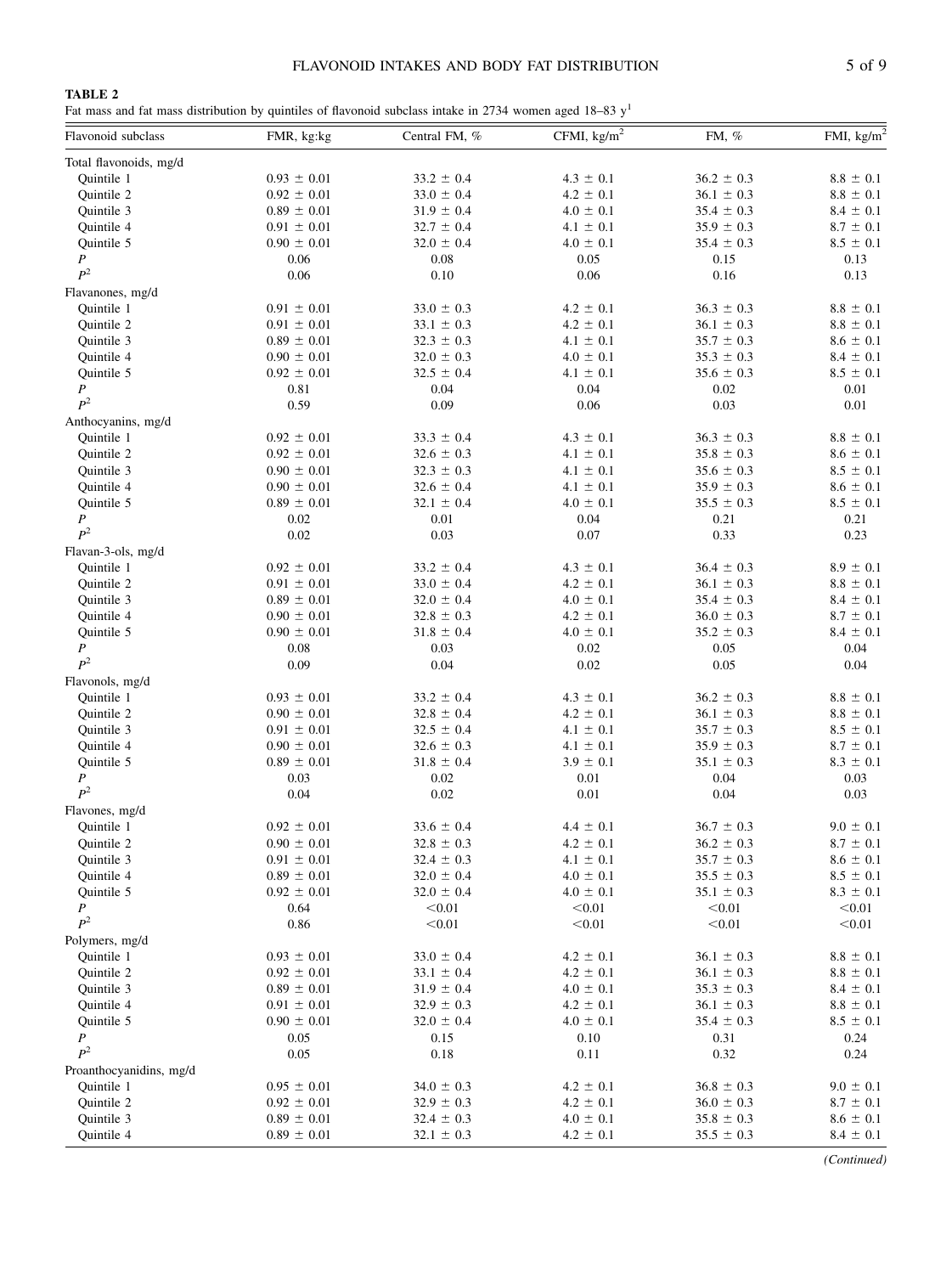| Flavonoid subclass           | FMR, kg:kg                          | Central FM, %                      | CFMI, $kg/m^2$                    | FM. %                              | FMI, $\text{kg/m}^2$              |
|------------------------------|-------------------------------------|------------------------------------|-----------------------------------|------------------------------------|-----------------------------------|
| Quintile 5<br>n <sup>2</sup> | $0.89 \pm 0.01$<br>< 0.01<br>< 0.01 | $31.6 \pm 0.4$<br>< 0.01<br>< 0.01 | $4.0 \pm 0.1$<br>< 0.01<br>< 0.01 | $35.0 \pm 0.3$<br>< 0.01<br>< 0.01 | $8.3 \pm 0.1$<br>< 0.01<br>< 0.01 |

TABLE 2 (Continued)

<sup>1</sup> All values are adjusted means  $\pm$  SEs.  $n = 2734$ . Means were adjusted for age, smoking, physical activity, menopausal status, use of hormone replacement therapy, vitamin-supplement use, alcohol use, and intakes of energy, caffeine, saturated fat, polyunsaturated fat, monounsaturated fat, whole grains, and sugar-sweetened beverages. P values are for trends that were calculated with the use of an ANCOVA. CFMI, central fat mass index; FM, fat mass; FMI, fat mass index; FMR, fat mass ratio.

 $2$  Further adjusted for fruit and vegetable intake and fiber intake.

were differences in the FMR (trunk mass:limb fat mass) of 0.03– 0.08 kg or 3–9% for each subclass.

The body fat distribution may be expressed as trunk fat divided by leg fat or trunk fat divided by limb fat (16). Higher values of trunk fat and leg fat are associated with increased prevalence of adverse health outcomes independent of total and regional fat distributions (30). Specifically, a comparison of extreme quartiles of trunk-to-leg volume in the NHANES data set (quintile 1,  $\leq$ 1.34; quintile 4,  $\geq$ 1.66), there was a reported difference in the prevalence of diabetes of 20%, of high triglycerides of 40%, of low HDL of 23%, of high blood pressure of 28%, and of metabolic syndrome of 25% (30).

The scale of our associations for the FMR (trunk fat:limb fat), which ranged from 0.03 to 0.05, was greater than that previously reported for total fruit and vegetable intake and similar to that reported for adherence to a Mediterranean diet, for which associations were reported as 0.004 (95% CI:  $-0.07$ , 0.07)

per serving of fruit,  $0.03$  (95% CI:  $-0.09$ , 0.04) per serving of vegetables, and 0.06 (95% CI  $-0.09$ ,  $-0.02$ ) per unit of Mediterranean diet score with the FMR defined as the ratio of leg-to-trunk fat mass (32). This outcome may suggest that flavonoid-rich fruit and vegetable intake may be more beneficial in reducing adiposity than is total fruit and vegetable intake. In our cross-sectional, multivariate-adjusted models, the mean  $\pm$  SE regression coefficient for the FMR per quintile of anthocyanin intake ( $-0.008 \pm 0.004$ ) was 8 times greater than the valued per quintile of total fruit and vegetable intake  $(-0.001 \pm 0.004)$ .

Our results, with the use of objective data from DXA scans, provide further insight into the role that a higher dietary flavonoid intake may play in reducing adiposity and add mechanistic insights to previous longitudinal studies that have examined flavonoid intake and changes in weight and BMI (1, 2). Our findings for the fat mass distribution reflect our previous findings for the



FIGURE 1 Percentage differences in fat mass and fat mass distribution between extreme quantiles of intake of flavonoid-rich foods in 2734 women aged 18–83 y. Bars represent percentage differences in outcome measures between extreme quantiles of intake (portions per day). Quantile limits were selected on the basis of the best data distribution. Flavanone-rich foods (quintiles) were oranges (120 g), grapefruit (80 g), and fruit juice (160 g); anthocyanin-rich foods (quintiles) were berries (100 g), pears (170 g), grapes (80 g), and wine (125 mL); flavonol-rich foods (quintiles) were pears (170 g), tea (260 mL), and onions (60 g); flavone-rich foods (quintiles) were wine (125 mL), oranges (120 g), and peppers (80 g); and proanthocyanidin-rich foods (tertiles) were apples (100 g) and a cocoa beverage with milk (260 mL). Tea (260 mL) was the only food that contributed  $\geq$ 10% to intakes of total flavonoids, flavan-3-ols, and polymers and was included individually in the figure (quartiles). \*\*\*P values were calculated with the use of an ANCOVA with age, smoking, physical activity, menopausal status, hormone replacement therapy use, vitamin-supplement use, alcohol use, and intakes of energy, caffeine, saturated fat, polyunsaturated fat, monounsaturated fat, whole grains, and sugar-sweetened beverages as covariates:  $*P < 0.05$ ,  $*P < 0.01$ .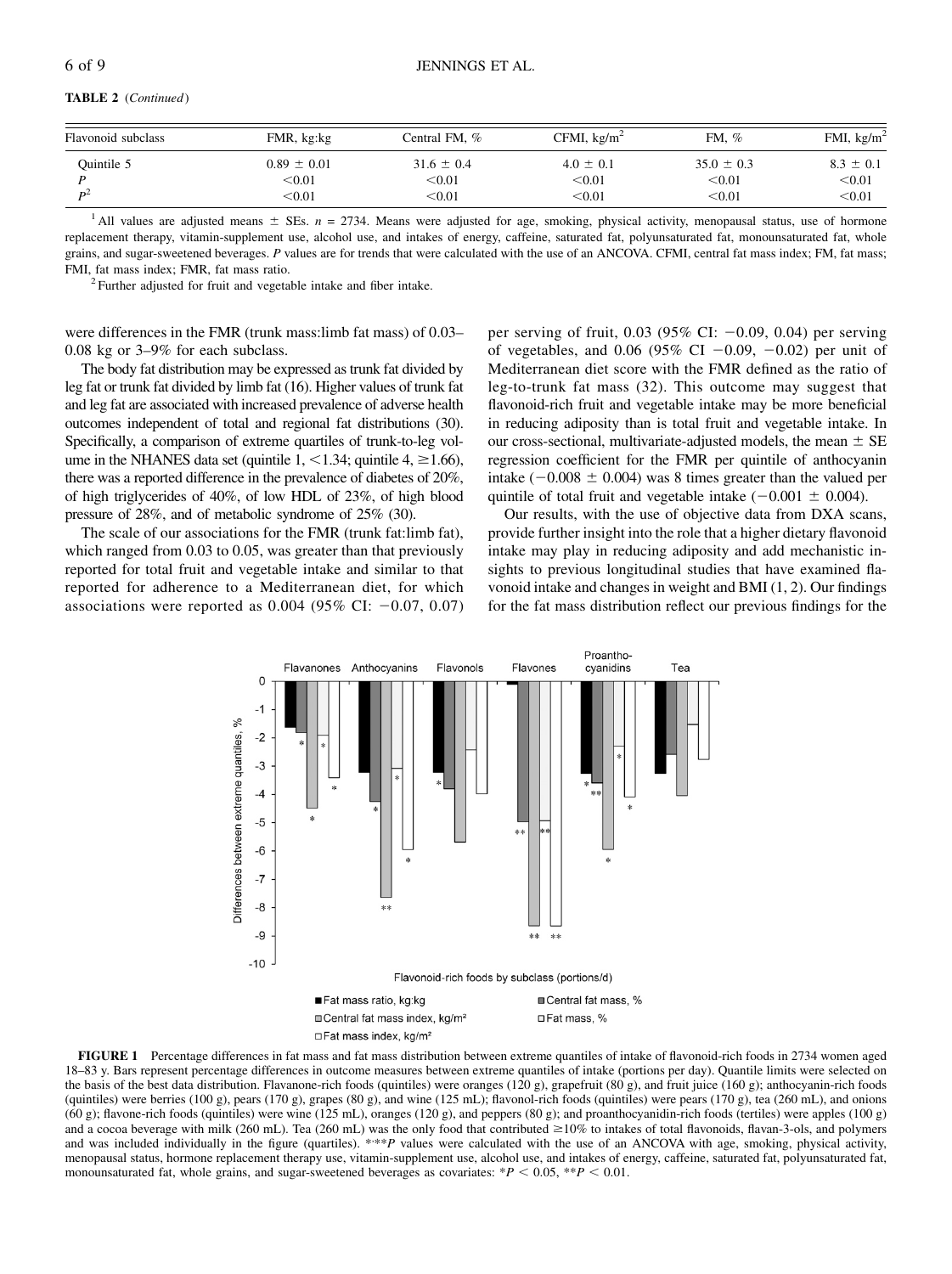



Fat mass ratio (kg:kg)

**FIGURE 2** Mean  $\pm$  SE differences in the fat mass ratio between monozygotic co-twins who were discordant for intakes of different flavonoid subclasses. Bars represent differences between twins with higher intake and twins with lower intake for the whole cohort (open bars) and in twins  $<$  50 y old (shaded bars). Discordance was defined as a within-pair difference in intake  $\geq$ 1 SD. Flavanone-rich foods were oranges (120 g), grapefruit (80 g) and fruit juice (160 g); anthocyanin-rich foods were berries (100 g), pears (170 g), grapes (80 g), and wine (125 mL); flavonol-rich foods were pears (170 g), tea (260 mL), and onions (60 g); flavone-rich foods were wine (125 mL), oranges (120 g), and peppers (80 g); and proanthocyanidin-rich foods were apples  $(100 \text{ g})$  and a cocoa beverage with milk  $(260 \text{ mL})$ . \*\*\*For comparisons of twins with higher intake with twins with lower intake (paired sample t tests):  $*P < 0.05$ ,  $*P < 0.01$ .

weight change in 3 large prospective cohorts, whereby we reported that higher habitual intakes of a range of flavonoid subclasses (with the exception of flavones and flavanones) were inversely associated with weight gain with the strongest associations observed for intakes of anthocyanins and polymers (2).

Habitual tea consumption (a mean of 434 mL/d for 10 y) has previously been associated with lower body fat and waist circumference compared with drinking no tea (33). A meta-analyses of short-term trials showed that catechins from green tea with caffeine decreased BMI, body weight, and waist circumference more than did caffeine alone although the effect sizes were modest (BMI:  $-0.6$ ; body weight:  $-1.4$  kg; and waist circumference:  $-1.9$  cm) (34). Longer-term randomized controlled trials are needed to examine the magnitude of the effect of dietary flavonoids on body weight and fat distribution and to examine the additional benefit of flavonoid-rich foods for other weightmanagement regimes. Our finding that flavan-3-ols were associated with fat mass and fat mass distribution independent of genetic factors is supported by mechanistic research that showed a role for EGCG in weight maintenance (3–7). Although we showed no association with total tea intake and fat mass in this cohort, a subset analysis in participants for whom data were available on green tea intake ( $n = 1194$ ) showed that the mean  $\pm$ SE FMI was  $0.26 \pm 0.13$  kg/m<sup>2</sup> lower ( $P = 0.04$ ), and the CFMI was  $0.52 \pm 0.22$  kg/m<sup>2</sup> lower (P = 0.02) in consumers than in nonconsumers.

The magnitude of the associations that we observed between intakes of the flavonoid subclasses and the FMR highlight the potential public health importance of these findings. For example, in our multivariate-adjusted model, the mean  $\pm$  SE coefficient for each quintile of proanthocyanidin intake  $(-0.013 \pm 0.004)$ was 2.6 times greater than the value per quintile of energy intake  $(0.005 \pm 0.006)$ , 1.9 times greater than the value per quartile of sugar-sweetened beverage intake (0.007  $\pm$  0.004), and 3.3 times greater than the values of each category of physical activity  $(-0.004 \pm 0.006)$ . These associations were related to a mean difference in intake of 329 mg, which was equivalent to 3.2 medium apples (100 g each) or 2.8 small bars of dark chocolate (50 g each). For the other subclasses, our associations were shown with differences in intake of 78 mg flavanones [1.1 medium oranges (160 g each)] and 41 mg anthocyanins (0.3 cups blackberries (45 g) or 0.2 cups blueberries (25 g)], and 436 mg flavan-3-ols [1.5 mugs of green tea (260 g each)]. These intakes of foods can be readily incorporated into the diet, which highlights that a simple dietary change has the potential to have a great impact on weight management.

Strengths of the current study include the large sample of well-characterized participants, the measurement of all major flavonoid subclasses, and the use of a co-twin, case-control model that allowed us to examine associations independently of genetic confounding (35). The FFQ that was used in the current study has been shown to reflect habitual dietary intake and has the ability to rank participants according to intakes of flavonoid-rich foods (18, 36). Although questions have been raised about the validity and value of a self-reported dietary assessment, the measurement error in exposure assessments were likely to attenuate true associations toward the null (37– 40). In addition, the use of DXA technology provided us with valid and reliable direct measures of total fat mass and regional fat mass. There were also limitations that included the crosssectional study design, which meant that we were unable to infer causation from these findings, and because of the novel and exploratory nature of the analyses, a number of hypothesisdriven comparisons were made. Measurement errors are inevitable in FFQ estimates of dietary intake. However, we believe that we analyzed our data appropriately by ranking participants into quintiles of intake and presented our results cautiously. Findings from a recent controlled-feeding study indicated that self-report dietary data contain very low levels of underreporting for many foods and dietary constituents and not all foods are misreported to the same extent (41). Fruit and vegetable estimations from self-reported dietary assessments have been shown to correlate well with urinary flavonoid concentrations, thereby showing that FFQs can discriminate between intakes of fruit and vegetables in the normal everyday range (36). Residual or unmeasured confounding was possible despite our detailed adjustment of a range of dietary and lifestyle confounder variables. Physical activity was selfreported, and there was likely to be a large variation in the amount and intensity of activity in each of our reported categories. Because our cohort consisted only of women, we could not extrapolate our results to men. Finally, although our FFQ captured the main sources of flavonoids that are present in the habitual diet, the FFQ may not have captured all sources, and the flavonoid contents of food are variable and depend on the geographical origin, season, and processing methods.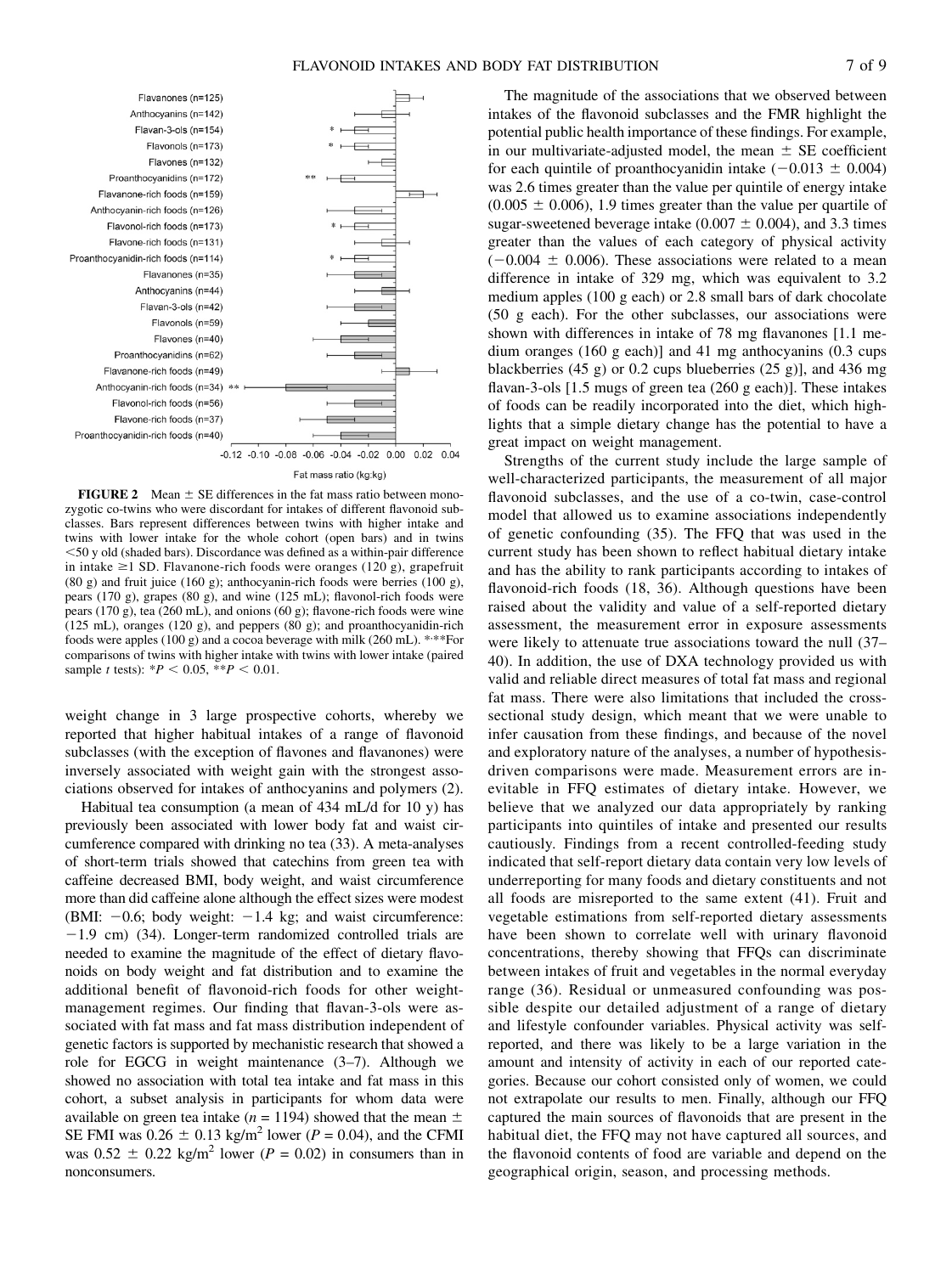In conclusion, our data suggest a protective role for a number of flavonoid subclasses, including anthocyanins, flavan-3-ols, and flavonols, on the distribution of fat mass independent of shared genetic and common environmental factors. We show greater associations between the FMR and flavonoid subclass intake than for physical activity and intakes of energy and sugar-sweetened beverages, which are well-known contributors to fat mass. We also show that these associations are both independent, and the effect sizes with the FMR are markedly greater than for total fruit and vegetable intake and fiber intake. Furthermore, these associations are shown with dietary achievable intakes of flavonoids, thereby making them relevant for public health recommendations to reduce body fat. Our results suggest that dietary flavonoids may contribute to a healthier fat mass profile and, thus, merit further investigation in randomized controlled trials.

The authors' responsibilities were as follows—AJ: performed the statistical analysis; AJ and AC: conducted the dietary analyses and wrote the manuscript; AM and TS: established and coordinated the collection of all of the data; AC: had primary responsibility for the final content of the manuscript; and all authors: read and approved the final manuscript. TS is a National Institute for Health Research senior investigator. AC has received funding from the Highbush Blueberry Council and Biotechnology and Biological Sciences Research Council to conduct trials on flavonoid intake and cardiometabolic health outcomes and is a Royal Society Wolfson Research Merit Award holder. None of the authors reported a conflict of interest related to the study.

#### REFERENCES

- 1. Hughes LA, Arts IC, Ambergen T, Brants HA, Dagnelie PC, Goldbohm RA, van den Brandt PA, Weijenberg MP, Netherlands Cohort S. Higher dietary flavone, flavonol, and catechin intakes are associated with less of an increase in BMI over time in women: a longitudinal analysis from the Netherlands Cohort Study. Am J Clin Nutr 2008;88:1341–52.
- 2. Bertoia ML, Rimm EB, Mukamal KJ, Hu FB, Willett WC, Cassidy A. Dietary flavonoid intake and weight maintenance: three prospective cohorts of 124 086 US men and women followed for up to 24 years. BMJ 2016;352:i17.
- 3. Wang S, Noh SK, Koo SI. Green tea catechins inhibit pancreatic phospholipase A(2) and intestinal absorption of lipids in ovariectomized rats. J Nutr Biochem 2006;17:492–8.
- 4. Friedrich M, Petzke KJ, Raederstorff D, Wolfram S, Klaus S. Acute effects of epigallocatechin gallate from green tea on oxidation and tissue incorporation of dietary lipids in mice fed a high-fat diet. Int J Obes (Lond) 2012;36:735–43.
- 5. Wolfram S, Raederstorff D, Wang Y, Teixeira SR, Elste V, Weber P. TEAVIGO (epigallocatechin gallate) supplementation prevents obesity in rodents by reducing adipose tissue mass. Ann Nutr Metab 2005;49:54–63.
- 6. Gan L, Meng ZJ, Xiong RB, Guo JQ, Lu XC, Zheng ZW, Deng YP, Luo BD, Zou F, Li H. Green tea polyphenol epigallocatechin-3-gallate ameliorates insulin resistance in non-alcoholic fatty liver disease mice. Acta Pharmacol Sin 2015;36:597–605.
- 7. Seo DB, Jeong HW, Cho D, Lee BJ, Lee JH, Choi JY, Bae IH, Lee SJ. Fermented green tea extract alleviates obesity and related complications and alters gut microbiota composition in diet-induced obese mice. J Med Food 2015;18:549–56.
- 8. Qin B, Anderson RA. An extract of chokeberry attenuates weight gain and modulates insulin, adipogenic and inflammatory signalling pathways in epididymal adipose tissue of rats fed a fructose-rich diet. Br J Nutr 2012;108:581–7.
- 9. Moon J, Do HJ, Kim OY, Shin MJ. Antiobesity effects of quercetin-rich onion peel extract on the differentiation of 3T3-L1 preadipocytes and the adipogenesis in high fat-fed rats. Food Chem Toxicol 2013;58:347–54.
- 10. Assini JM, Mulvihill EE, Burke AC, Sutherland BG, Telford DE, Chhoker SS, Sawyez CG, Drangova M, Adams AC, Kharitonenkov A, et al. Naringenin prevents obesity, hepatic steatosis, and glucose intolerance in male mice independent of fibroblast growth factor 21. Endocrinology 2015;156:2087–102.
- 11. Marques-Vidal P, Bochud M, Mooser V, Paccaud F, Waeber G, Vollenweider P. Obesity markers and estimated 10-year fatal cardiovascular risk in Switzerland. Nutr Metab Cardiovasc Dis 2009;19: 462–8.
- 12. Gavi S, Feiner JJ, Melendez MM, Mynarcik DC, Gelato MC, McNurlan MA. Limb fat to trunk fat ratio in elderly persons is a strong determinant of insulin resistance and adiponectin levels. J Gerontol A Biol Sci Med Sci 2007;62:997–1001.
- 13. Spector TD, MacGregor AJ. The St. Thomas' UK adult twin registry. Twin Res 2002;5:440–3.
- 14. Andrew T, Hart DJ, Snieder H, de Lange M, Spector TD, MacGregor AJ. Are twins and singletons comparable? A study of disease-related and lifestyle characteristics in adult women. Twin Res 2001;4:464–77.
- 15. Teucher B, Skinner J, Skidmore PM, Cassidy A, Fairweather-Tait SJ, Hooper L, Roe MA, Foxall R, Oyston SL, Cherkas LF, et al. Dietary patterns and heritability of food choice in a UK female twin cohort. Twin Res Hum Genet 2007;10:734–48.
- 16. Kelly TL, Wilson KE, Heymsfield SB. Dual energy X-Ray absorptiometry body composition reference values from NHANES. PLoS One 2009;4:e7038.
- 17. Kyle UG, Schutz Y, Dupertuis YM, Pichard C. Body composition interpretation. Contributions of the fat-free mass index and the body fat mass index. Nutrition 2003;19:597–604.
- 18. Bingham SA, Gill C, Welch A, Cassidy A, Runswick SA, Oakes S, Lubin R, Thurnham DI, Key TJ, Roe L, et al. Validation of dietary assessment methods in the UK arm of EPIC using weighed records, and 24-hour urinary nitrogen and potassium and serum vitamin C and carotenoids as biomarkers. Int J Epidemiol 1997;26(Suppl 1): S137–51.
- 19. McKeown NM, Day NE, Welch AA, Runswick SA, Luben RN, Mulligan AA, McTaggart A, Bingham SA. Use of biological markers to validate self-reported dietary intake in a random sample of the European Prospective Investigation into Cancer United Kingdom Norfolk cohort. Am J Clin Nutr 2001;74:188–96.
- 20. US Department of Agriculture. USDA database for the flavonoid content of selected foods: release 2.1. Washington (DC): US Department of Agriculture; 2007.
- 21. US Department of Agriculture. USDA database for the proanthocyanidin content of selected foods. Washington (DC): US Department of Agriculture; 2004.
- 22. Crawley H. Food portion sizes. London: H.M. Stationary Office; 2002.
- 23. Zamora-Ros R, Knaze V, Lujan-Barroso L, Slimani N, Romieu I, Fedirko V, de Magistris MS, Ericson U, Amiano P, Trichopoulou A, et al. Estimated dietary intakes of flavonols, flavanones and flavones in the European Prospective Investigation into Cancer and Nutrition (EPIC) 24 hour dietary recall cohort. Br J Nutr 2011;106: 1915–25.
- 24. Zamora-Ros R, Knaze V, Lujan-Barroso L, Slimani N, Romieu I, Touillaud M, Kaaks R, Teucher B, Mattiello A, Grioni S, et al. Estimation of the intake of anthocyanidins and their food sources in the European Prospective Investigation into Cancer and Nutrition (EPIC) study. Br J Nutr 2011;106:1090–9.
- 25. Knaze V, Zamora-Ros R, Lujan-Barroso L, Romieu I, Scalbert A, Slimani N, Riboli E, van Rossum CT, Bueno-de-Mesquita HB, Trichopoulou A, et al. Intake estimation of total and individual flavan-3-ols, proanthocyanidins and theaflavins, their food sources and determinants in the European Prospective Investigation into Cancer and Nutrition (EPIC) study. Br J Nutr 2012;108: 1095–108.
- 26. Food Standards Agency. McCance and Widdowsons's the composition of foods. 6th ed. Cambridge (United Kingdom): Royal Society of Chemistry; 2002.
- 27. Cherkas LF, Hunkin JL, Kato BS, Richards JB, Gardner JP, Surdulescu GL, Kimura M, Lu X, Spector TD, Aviv A. The association between physical activity in leisure time and leukocyte telomere length. Arch Intern Med 2008;168:154–8.
- 28. Schafer JL. Analysis of incomplete multivariate data. Boca Raton (FL): Chapman & Hall/CRC; 1997.
- 29. White IR, Royston P, Wood AM. Multiple imputation using chained equations: issues and guidance for practice. Stat Med 2011;30:377–99.
- 30. Wilson JP, Kanaya AM, Fan B, Shepherd JA. Ratio of trunk to leg volume as a new body shape metric for diabetes and mortality. PLoS One 2013;8:e68716.